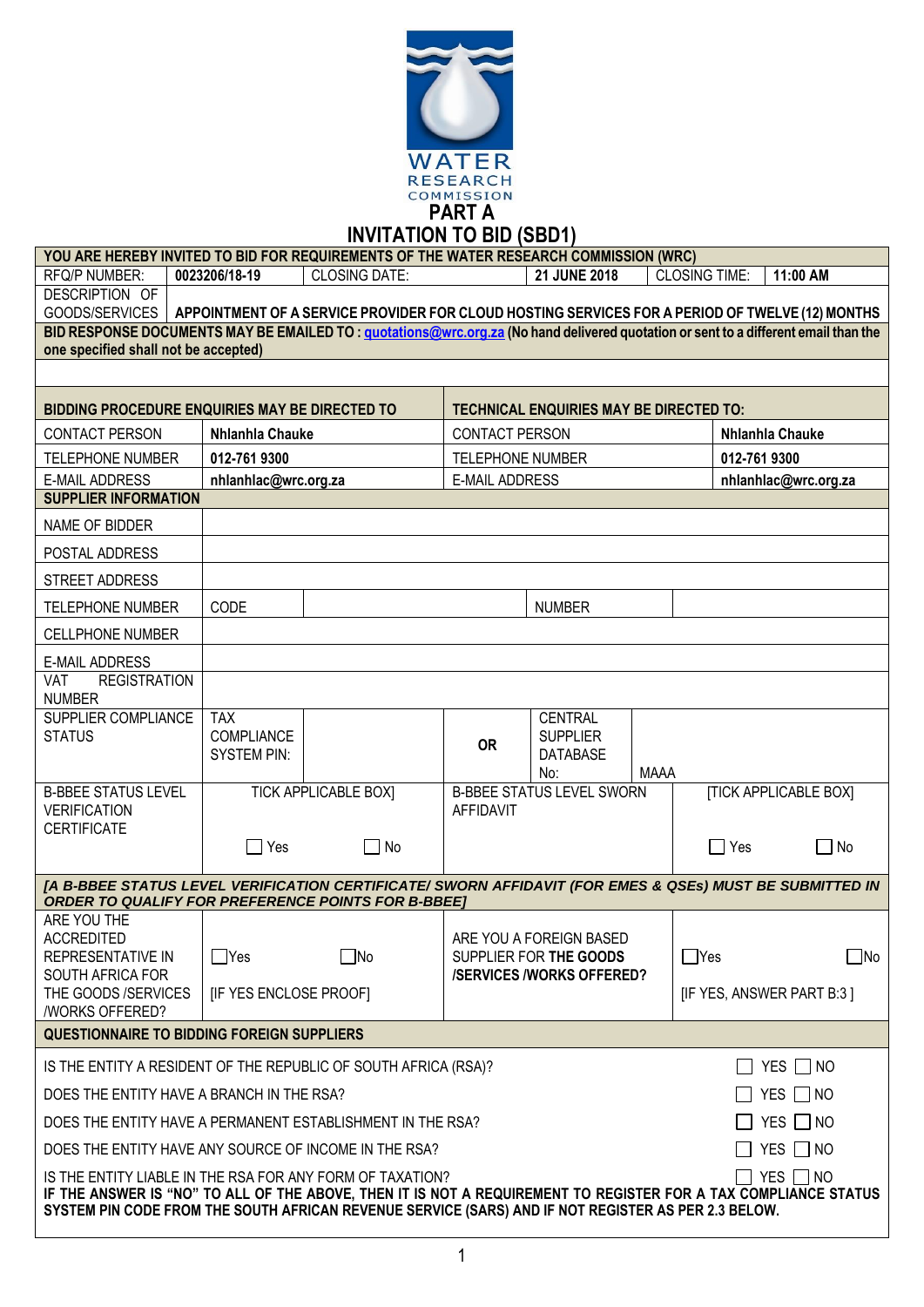

# **1. BID SUBMISSION:**

- 1.1. BIDS MUST BE DELIVERED BY THE STIPULATED TIME TO THE CORRECT ADDRESS. LATE BIDS WILL NOT BE ACCEPTED FOR CONSIDERATION.
- 1.2. **ALL BIDS MUST BE SUBMITTED ON THE OFFICIAL FORMS PROVIDED–(NOT TO BE RE-TYPED) OR IN THE MANNER PRESCRIBED IN THE BID DOCUMENT.**
- 1.3. THIS BID IS SUBJECT TO THE PREFERENTIAL PROCUREMENT POLICY FRAMEWORK ACT, 2000 AND THE PREFERENTIAL PROCUREMENT REGULATIONS, 2017, THE GENERAL CONDITIONS OF CONTRACT (GCC) AND, IF APPLICABLE, ANY OTHER SPECIAL CONDITIONS OF CONTRACT.
- 1.4. **THE SUCCESSFUL BIDDER WILL BE REQUIRED TO FILL IN AND SIGN A WRITTEN CONTRACT FORM (SBD7).**

#### **2. TAX COMPLIANCE REQUIREMENTS**

- 2.1 BIDDERS MUST ENSURE COMPLIANCE WITH THEIR TAX OBLIGATIONS.
- 2.2 BIDDERS ARE REQUIRED TO SUBMIT THEIR UNIQUE PERSONAL IDENTIFICATION NUMBER (PIN) ISSUED BY SARS TO ENABLE THE ORGAN OF STATE TO VERIFY THE TAXPAYER'S PROFILE AND TAX STATUS.
- 2.3 APPLICATION FOR TAX COMPLIANCE STATUS (TCS) PIN MAY BE MADE VIA E-FILING THROUGH THE SARS WEBSITE [WWW.SARS.GOV.ZA.](http://www.sars.gov.za/)
- 2.4 BIDDERS MAY ALSO SUBMIT A PRINTED TCS CERTIFICATE TOGETHER WITH THE BID.
- 2.5 IN BIDS WHERE CONSORTIA / JOINT VENTURES / SUB-CONTRACTORS ARE INVOLVED, EACH PARTY MUST SUBMIT A SEPARATE TCS CERTIFICATE / PIN / CSD NUMBER.
- 2.6 WHERE NO TCS IS AVAILABLE BUT THE BIDDER IS REGISTERED ON THE CENTRAL SUPPLIER DATABASE (CSD), A CSD NUMBER MUST BE PROVIDED.
- 2.7 NO BIDS WILL BE CONSIDERED FROM PERSONS IN THE SERVICE OF THE STATE, COMPANIES WITH DIRECTORS WHO ARE PERSONS IN THE SERVICE OF THE STATE, OR CLOSE CORPORATIONS WITH MEMBERS PERSONS IN THE SERVICE OF THE STATE."

#### **NB: FAILURE TO PROVIDE / OR COMPLY WITH ANY OF THE ABOVE PARTICULARS MAY RENDER THE BID INVALID**.

| SIGNATURE OF BIDDER:                                                                                       |  |
|------------------------------------------------------------------------------------------------------------|--|
| CAPACITY UNDER WHICH THIS BID IS SIGNED:<br>(Proof of authority must be submitted e.g. company resolution) |  |

DATE: …………………………………………...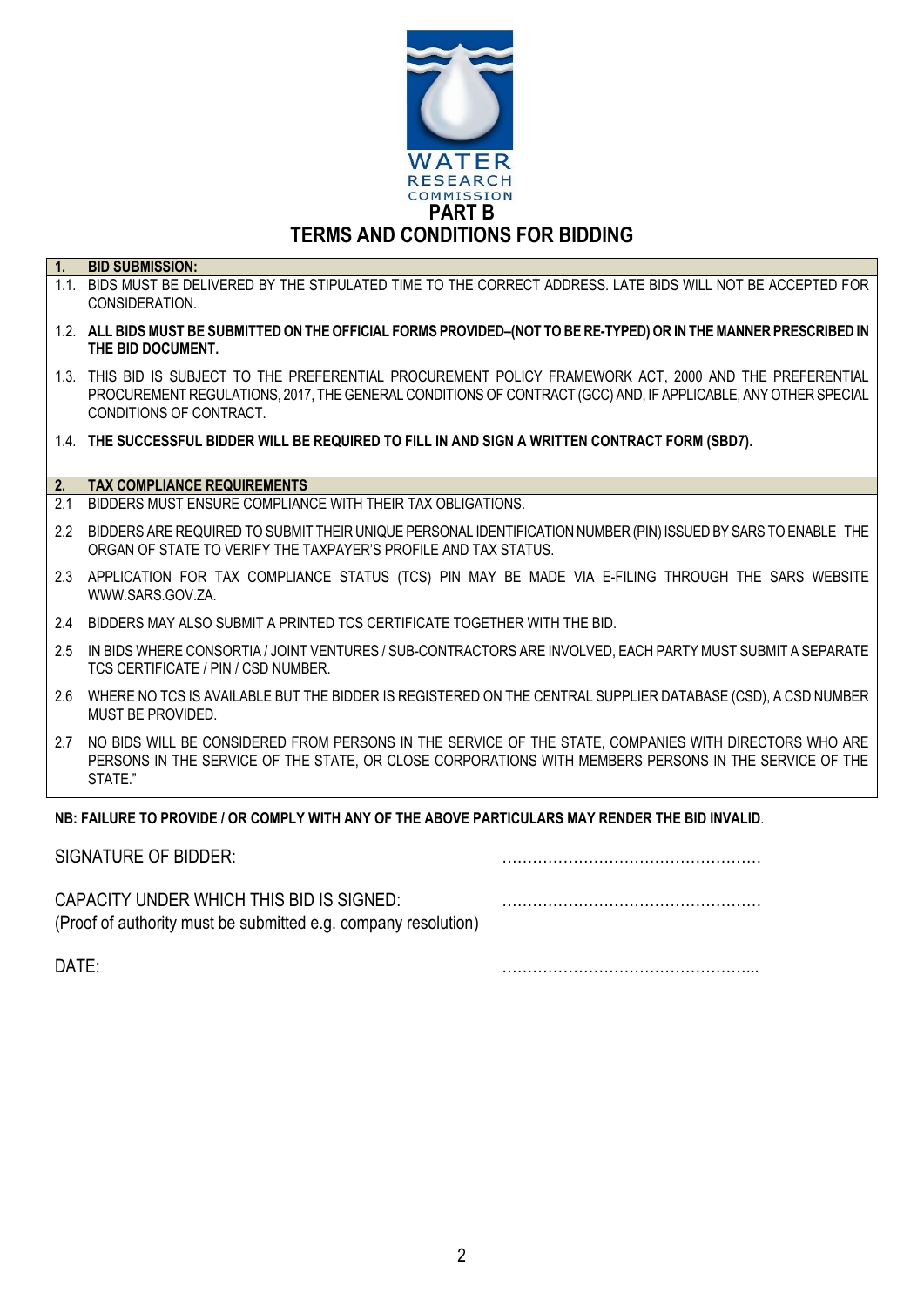

## **PART C STANDARD BIDDING DOCUMENTS**

(SBD FORMS – SBD3.1, SBD4, SBD6.1 (where applicable), SBD8 and SBD9 should be fully completed and signed by the supplier/service provider). WRC reserves the right not to accept/eliminate/disqualify a quotation not accompanied by the completed prescribed SBD forms.

#### **\_\_\_\_\_\_\_\_\_\_\_\_\_\_\_\_\_\_\_\_\_\_\_\_\_\_\_\_\_\_\_\_\_\_\_\_\_\_\_\_\_\_\_\_\_\_\_\_\_\_\_\_\_\_\_\_\_\_\_\_\_\_\_\_\_\_\_\_\_\_\_\_\_\_\_\_\_\_\_\_\_\_ SBD 3.1** *PRICING SCHEDULE – FIRM PRICES* **(PURCHASES)**

**NOTE: ONLY FIRM PRICES WILL BE ACCEPTED. NON-FIRM PRICES (INCLUDING PRICES SUBJECT TO RATES OF EXCHANGE VARIATIONS) WILL NOT BE CONSIDERED**

**IN CASES WHERE DIFFERENT DELIVERY POINTS INFLUENCE THE PRICING, A SEPARATE PRICING SCHEDULE MUST BE SUBMITTED FOR EACH DELIVERY POINT** 

| NAME OF BIDDER: |                    |
|-----------------|--------------------|
| CLOSING DATE:   | CLOSING TIME 11:00 |

OFFER TO BE VALID FOR **90** DAYS FROM THE CLOSING DATE OF RFQ/P.

*DESCRIPTION OF GOODS OR SERVICES: ……………………………………………………………………………………………………….…………*

*………………………………………………………………………………………………………………………………………………………………………..* **Item No. QTY. DESCRIPTION** PRICE (excl. VAT)

- Brand and model ……………………………………………………………………………………….………….

Country of origin

If not to specification, indicate deviation(s)

Does offer comply with specification?

Period required for delivery

\*Delivery: Firm/not firm

Delivery basis (all delivery costs must be included in the bid price) methods are also matter that  $\mathbf{r}$  included in the bid price)

Note: All delivery costs must be included in the bid price, for delivery at the prescribed destination.

**NB: This form is attached for you to furnish but please provide us with a Firm Price. You are also permitted to attach your own pricing schedule.**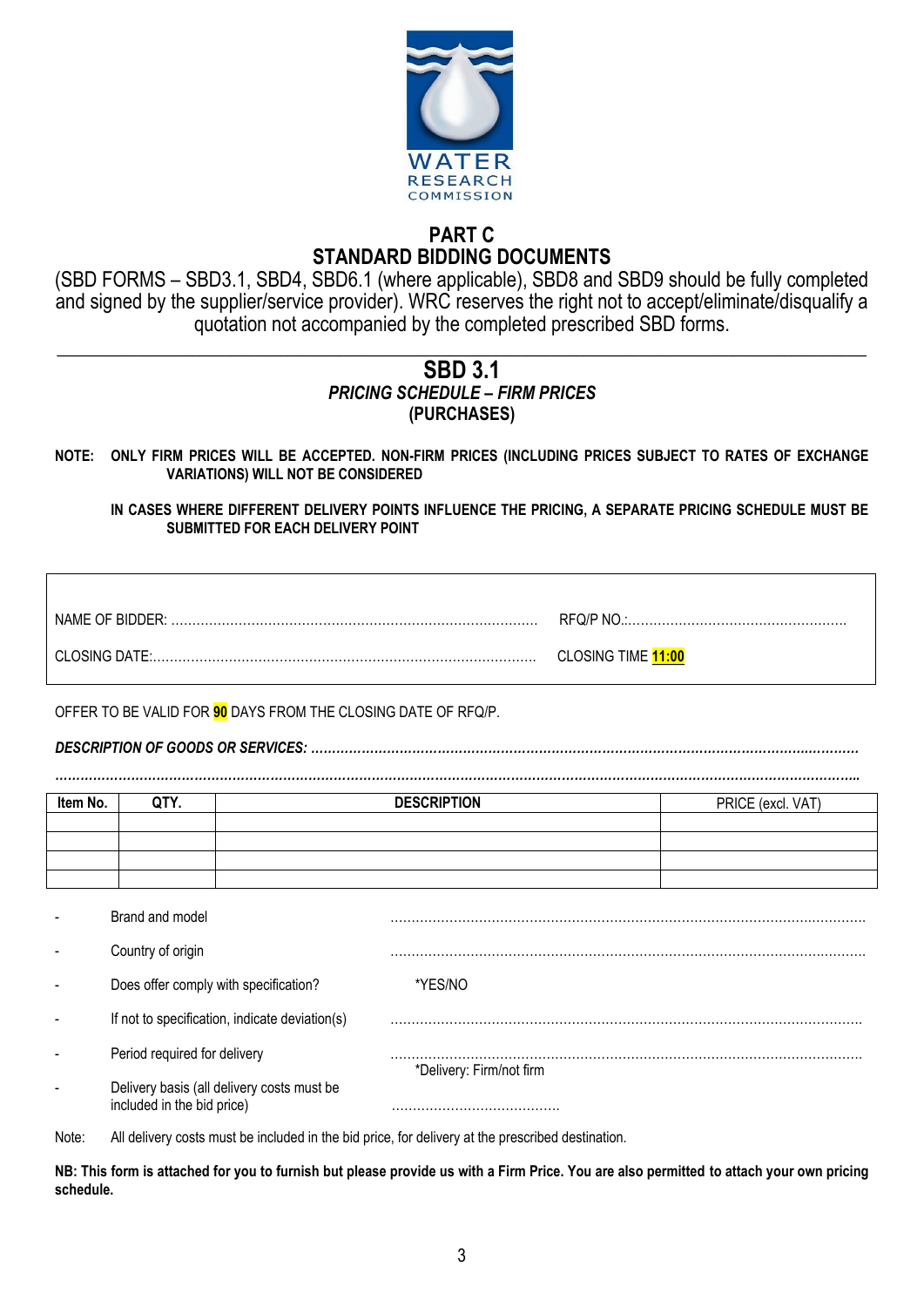

#### $\overline{a}$ SBD 3.1 PRICING SCHEDULE – FIRM PRICES (PURCHASES)

#### **NOTE: ONLY FIRM PRICES WILL BE ACCEPTED. NON-FIRM PRICES (INCLUDING PRICES SUBJECT TO RATES OF EXCHANGE VARIATIONS) WILL NOT BE CONSIDERED**

#### **IN CASES WHERE DIFFERENT DELIVERY POINTS INFLUENCE THE PRICING, A SEPARATE PRICING SCHEDULE MUST BE SUBMITTED FOR EACH DELIVERY POINT**

|                                                                                                                                                      |                                                                                                      | OFFER TO BE VALID FOR 90 DAYS FROM THE CLOSING DATE OF RFQ/P.<br><b>DESCRIPTION OF GOODS OR SERVICES:</b> |  | CLOSING TIME 11:00 |                   |
|------------------------------------------------------------------------------------------------------------------------------------------------------|------------------------------------------------------------------------------------------------------|-----------------------------------------------------------------------------------------------------------|--|--------------------|-------------------|
| <b>Item</b>                                                                                                                                          | QTY.                                                                                                 | <b>DESCRIPTION</b>                                                                                        |  |                    | PRICE (excl. VAT) |
| No.                                                                                                                                                  |                                                                                                      |                                                                                                           |  |                    |                   |
|                                                                                                                                                      |                                                                                                      |                                                                                                           |  |                    |                   |
|                                                                                                                                                      |                                                                                                      |                                                                                                           |  |                    |                   |
|                                                                                                                                                      | Brand and model                                                                                      |                                                                                                           |  |                    |                   |
|                                                                                                                                                      |                                                                                                      |                                                                                                           |  |                    |                   |
|                                                                                                                                                      | Country of origin                                                                                    |                                                                                                           |  |                    |                   |
|                                                                                                                                                      |                                                                                                      | Does offer comply with specification?                                                                     |  | *YES/NO            |                   |
|                                                                                                                                                      | If not to specification, indicate deviation(s)                                                       |                                                                                                           |  |                    |                   |
|                                                                                                                                                      | Period required for delivery                                                                         |                                                                                                           |  |                    |                   |
|                                                                                                                                                      | *Delivery: Firm/not firm<br>Delivery basis (all delivery costs must be<br>included in the bid price) |                                                                                                           |  |                    |                   |
| Note: All delivery costs must be included in the bid price, for delivery at the prescribed destination.                                              |                                                                                                      |                                                                                                           |  |                    |                   |
| NB: This form is attached for you to furnish but please provide us with a Firm Price. You are also<br>permitted to attach your own pricing schedule. |                                                                                                      |                                                                                                           |  |                    |                   |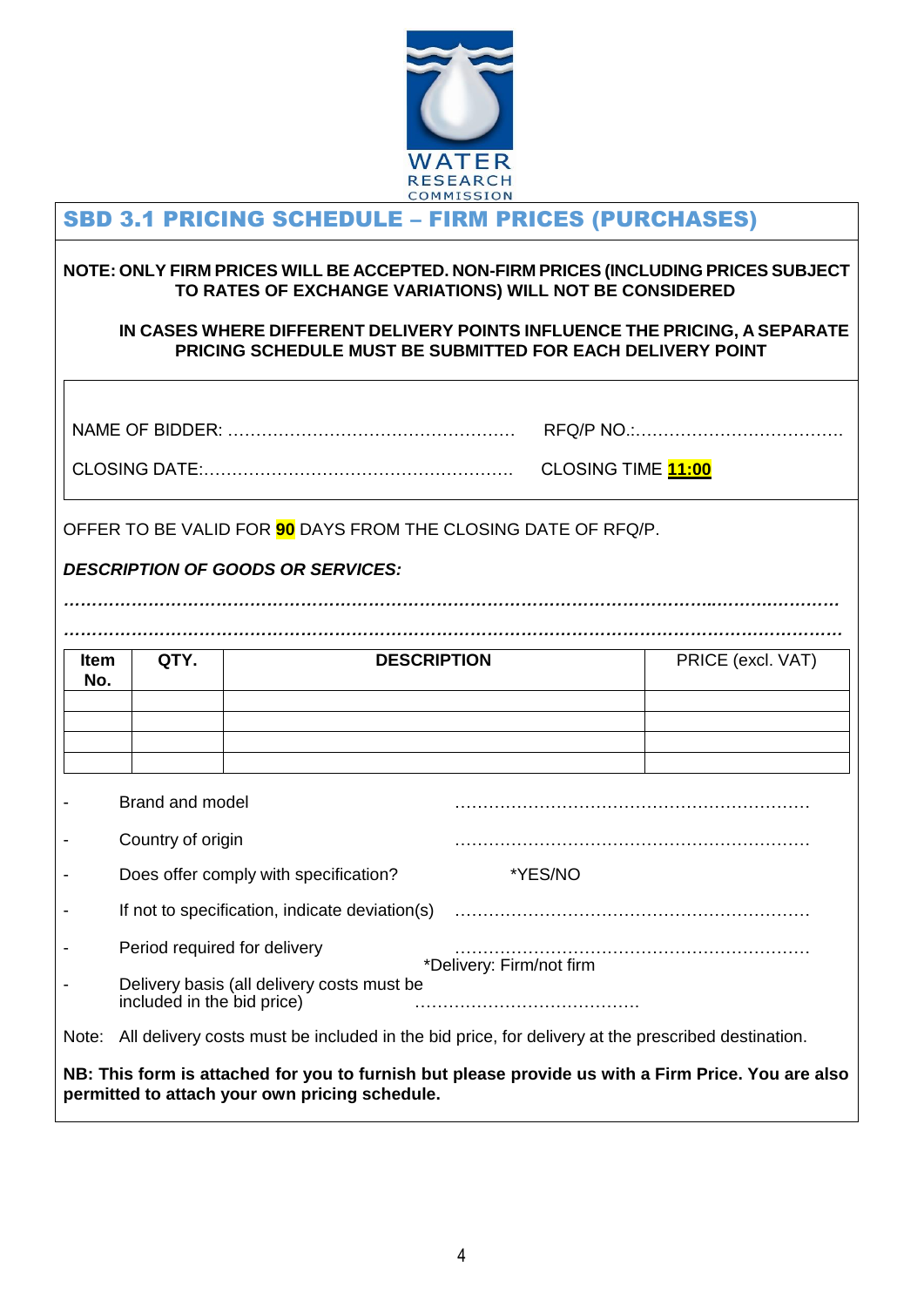

# SBD 4 - DECLARATION OF INTEREST WITH GOVERNMENT

Any legal person, including persons employed by the State (meaning any national or provincial department; national or provincial public entity; or constitutional institution within the meaning of the Public Finance Management Act, 1999 (Act No. 1 of 1999); any municipality or municipal entity; provincial legislature; national Assembly or the national Council of provinces; or Parliament), or persons having a kinship with persons employed by the State, including a blood relationship, may make an offer or offers in terms of this invitation to Bid (includes an advertised competitive Bid, a limited Bid, a proposal or written price quotation). In view of possible allegations of favouritism, should the resulting Bid, or part thereof, be awarded to persons employed by the State , or to persons connected with or related to them, it is required that the Bidder or his/her authorised representative, declare his/her position in relation to the evaluating/adjudicating authority where:

The Bidder is employed by the State; and/or

The legal person on whose behalf the Bidding Document is signed, has a relationship with persons/s person who is/are involved in the evaluation and or adjudication of the Bid(s), or where it is known that such a relationship exists between the person or persons for or on whose behalf the declarant acts and persons who are involved with the evaluation and/or adjudication of the Bid.

In order to give effect to the above, the following questionnaire must be completed and submitted with this Bid:

Full Name of Bidder or his/her representative

Identity Number:

Position occupied in the Company (director, trustee, shareholder, member):

Registration number of company, enterprise, close corporation, partnership agreement

Tax Reference Number:

VAT Registration Number:

The names of all directors/trustees/shareholders/members, their individual identity numbers, tax reference numbers and, if applicable, employee/PERSAL numbers must be indicated in a separate schedule including the following questions: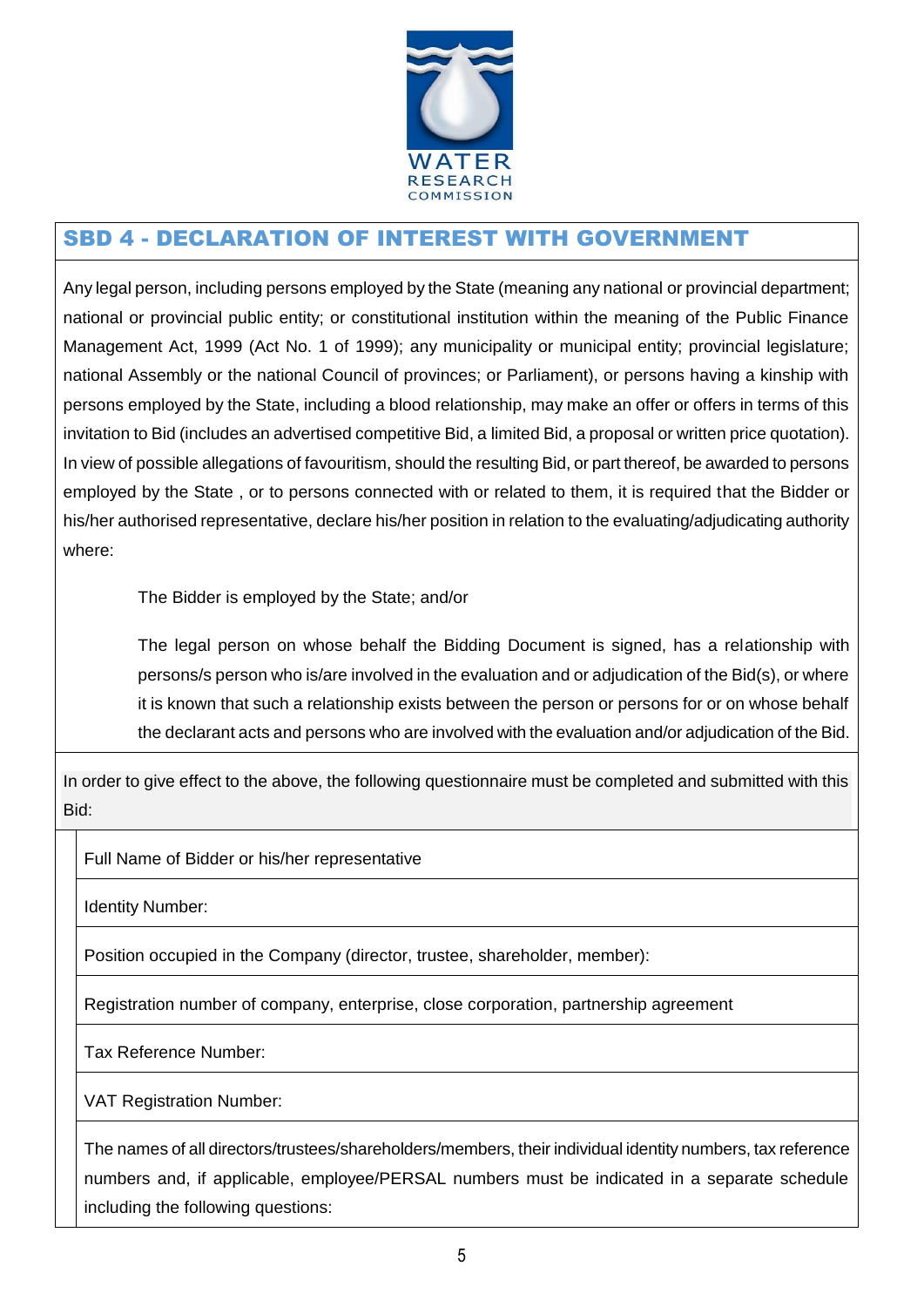

 $\overline{a}$ 

| Schedule attached with the above details for all directors/members/shareholders                                                                                                                                                                              |          |  |  |  |
|--------------------------------------------------------------------------------------------------------------------------------------------------------------------------------------------------------------------------------------------------------------|----------|--|--|--|
| YES / NO<br>Are you or any person connected with the Bidder presently employed by the State?<br>If so, furnish the following particulars in an attached schedule                                                                                             |          |  |  |  |
| Name of person/director/trustee/shareholder/member:                                                                                                                                                                                                          |          |  |  |  |
| Name of State institution at which you or the person connected to the Bidder is employed                                                                                                                                                                     |          |  |  |  |
| Position occupied in the State institution                                                                                                                                                                                                                   |          |  |  |  |
| Any other particulars:                                                                                                                                                                                                                                       |          |  |  |  |
| If you are presently employed by the State, did you obtain the appropriate authority<br>to undertake remunerative work outside employment in the public sector?                                                                                              | YES / NO |  |  |  |
| If Yes, did you attach proof of such authority to the Bid document?                                                                                                                                                                                          |          |  |  |  |
| If No, furnish reasons for non-submission of such proof as an attached schedule                                                                                                                                                                              |          |  |  |  |
| (Note: Failure to submit proof of such authority, where applicable, may result in the disqualification of the<br>Bid.)                                                                                                                                       |          |  |  |  |
| YES / NO<br>Did you or your spouse or any of the company's directors/ trustees /shareholders<br>/members or their spouses conduct business with the State including any business<br>units of the National Research Foundation in the previous twelve months? |          |  |  |  |
| If so, furnish particulars as an attached schedule:                                                                                                                                                                                                          |          |  |  |  |
| YES / NO<br>Do you, or any person connected with the Bidder, have any relationship (family,<br>friend, other) with a person employed by the State and who may be involved with<br>the evaluation and or adjudication of this Bid?                            |          |  |  |  |
| If so, furnish particulars as an attached schedule.                                                                                                                                                                                                          |          |  |  |  |
| Do you or any of the directors/ trustees/ shareholders/ members of the company<br>have any interest in any other related companies whether or not they are bidding for<br>this contract?                                                                     | YES / NO |  |  |  |
| If so, furnish particulars as an attached schedule:                                                                                                                                                                                                          |          |  |  |  |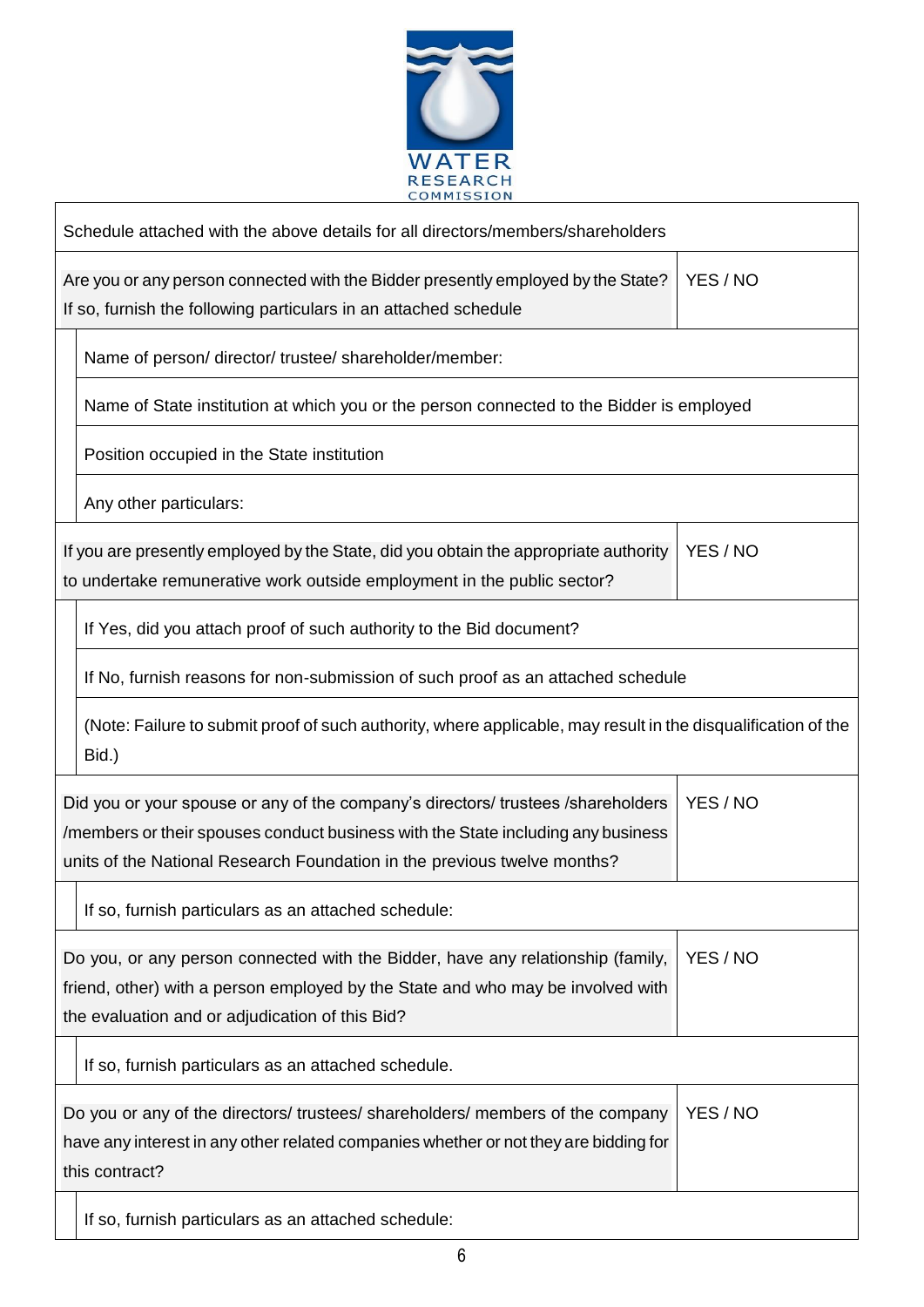

# SBD 6.1 PREFERENCE POINTS CLAIMED

## **PREFERENCE POINTS CLAIM FORM IN TERMS OF THE PREFERENTIAL PROCUREMENT REGULATIONS 2017**

This preference form must form part of all bids invited. It contains general information and serves as a claim form for preference points for Broad-Based Black Economic Empowerment (B-BBEE) Status Level of **Contribution** 

# **NB: BEFORE COMPLETING THIS FORM, BIDDERS MUST STUDY THE GENERAL CONDITIONS, DEFINITIONS, AND DIRECTIVES APPLICABLE IN RESPECT OF B-BBEE, AS PRESCRIBED IN THE PREFERENTIAL PROCUREMENT REGULATIONS, 2017.**

#### **1. GENERAL CONDITIONS**

- 1.1. The following preference point systems are applicable to all bids:
	- 1.1.1.the 80/20 system for requirements with a Rand value of up to R50 000 000 (all applicable taxes included); and
	- 1.1.2.The 90/10 system for requirements with a Rand value above R50 000 000 (all applicable taxes included).

#### 1.2.

- 1.2.1.The value of this bid is estimated to exceed/not exceed R50 000 000 (all applicable taxes included) and therefore the ………….. preference point system shall be applicable; or
- 1.2.2.Either the 80/20 or 90/10 preference point system will be applicable to this tender (delete whichever is not applicable for this tender).
- 1.2.3.Either the 80/20 or 90/10 preference point system will be applicable to this tender (delete whichever is not applicable for this tender).
- 1.3. Points for this bid shall be awarded for:

1.3.1.Price; and

1.3.2.B-BBEE Status Level of Contributor.

1.4. The maximum points for this bid are allocated as follows: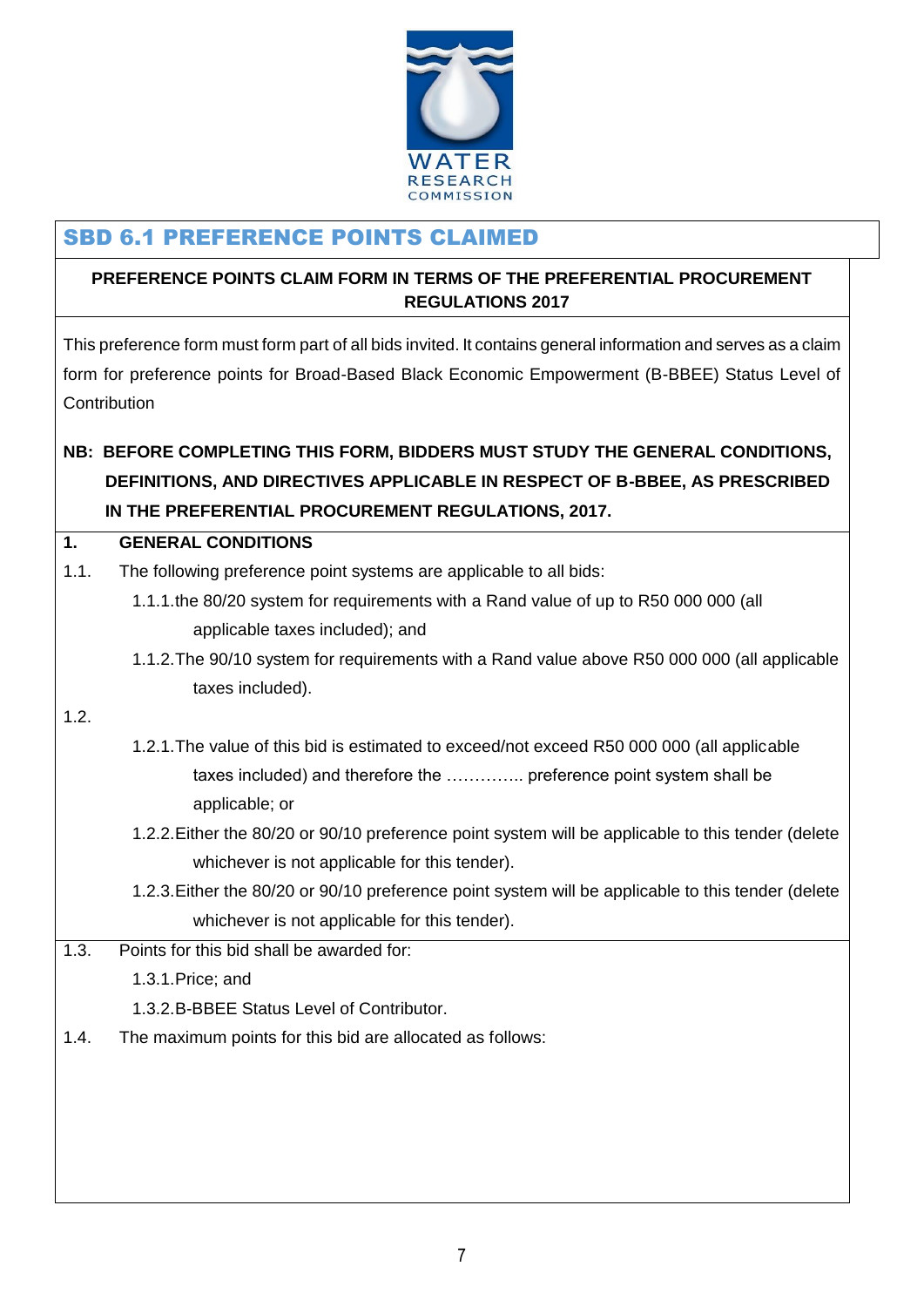

|              | COMMISSION                                                                                                                                                                                                                                        |               |  |  |
|--------------|---------------------------------------------------------------------------------------------------------------------------------------------------------------------------------------------------------------------------------------------------|---------------|--|--|
|              |                                                                                                                                                                                                                                                   | <b>POINTS</b> |  |  |
| <b>PRICE</b> |                                                                                                                                                                                                                                                   |               |  |  |
|              | <b>B-BBEE STATUS LEVEL OF CONTRIBUTION</b>                                                                                                                                                                                                        |               |  |  |
|              | Total points for Price and B-BBEE must not exceed<br>100                                                                                                                                                                                          |               |  |  |
| 1.5.         | Failure on the part of a bidder to submit proof of B-BBEE Status level of contributor together with<br>the bid will be interpreted to mean that preference points for B-BBEE status level of contribution<br>are not claimed.                     |               |  |  |
| 1.6.         | Water Research Commission reserves the right to require either of a bidder, before a bid is<br>adjudicated or at any time subsequently, to substantiate any claim concerning preferences, in<br>any manner required by Water Research Commission. |               |  |  |
| 2.           | <b>DEFINITIONS</b>                                                                                                                                                                                                                                |               |  |  |
| 2.1.         | "B-BBEE" means broad-based black economic empowerment as defined in section 1 of the Broad-<br>Based Black Economic Empowerment Act;                                                                                                              |               |  |  |
| 2.2.         | "B-BBEE status level of contributor" means the B-BBEE status of an entity in terms of a code of<br>good practice on black economic empowerment, issued in terms of section 9(1) of the Broad-<br><b>Based Black Economic Empowerment Act;</b>     |               |  |  |
| 2.3.         | "bid" means a written offer in a prescribed or stipulated form in response to an invitation by an<br>organ of state for the provision of goods or services, through price quotations, advertised<br>competitive bidding processes or proposals;   |               |  |  |
| 2.4.         | "Broad-Based Black Economic Empowerment Act" means the Broad-Based Black Economic<br>Empowerment Act, 2003 (Act No. 53 of 2003);                                                                                                                  |               |  |  |
| 2.5.         | "EME" means an Exempted Micro Enterprise in terms of a code of good practice on black<br>economic empowerment issued in terms of section 9 (1) of the Broad-Based Black Economic<br><b>Empowerment Act;</b>                                       |               |  |  |
| 2.6.         | "Functionality" means the ability of a tenderer to provide goods or services in accordance with<br>specifications as set out in the tender documents.                                                                                             |               |  |  |
| 2.7.         | "prices" includes all applicable taxes less all unconditional discounts;                                                                                                                                                                          |               |  |  |
| 2.8.         | "proof of B-BBEE status level of contributor" means:                                                                                                                                                                                              |               |  |  |
|              | 2.8.1.B-BBEE Status level certificate issued by an authorized body or person;                                                                                                                                                                     |               |  |  |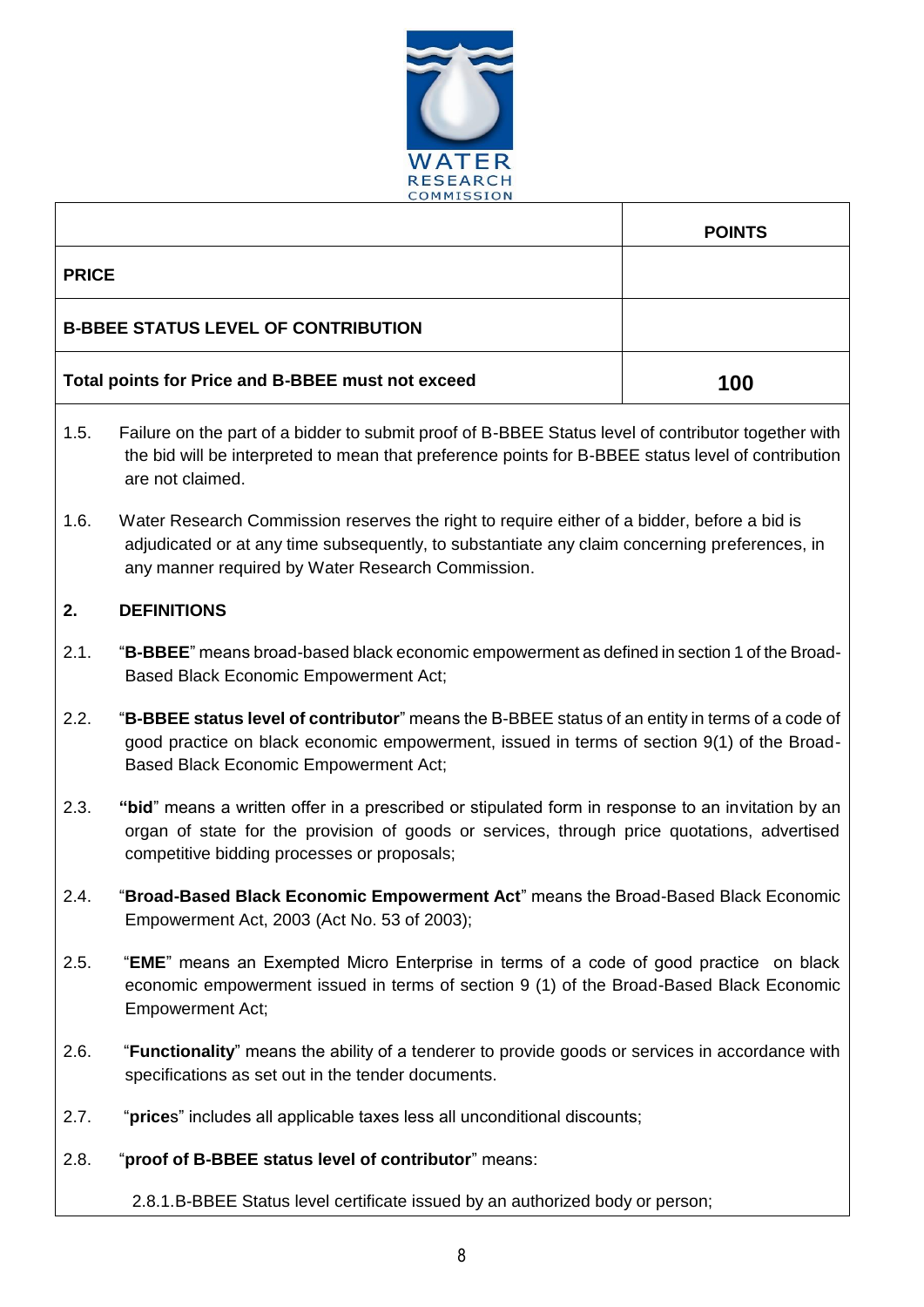

 $\overline{a}$ 

2.8.2.A sworn affidavit as prescribed by the B-BBEE Codes of Good Practice;

2.8.3.Any other requirement prescribed in terms of the B-BBEE Act;

- 2.9. **"QSE**" means a qualifying small business enterprise in terms of a code of good practice on black economic empowerment issued in terms of section 9 (1) of the Broad-Based Black Economic Empowerment Act;
- 2.10. "**rand value**" means the total estimated value of a contract in Rand, calculated at the time of bid invitation, and includes all applicable taxes;

## **3. POINTS AWARDED FOR PRICE**

3.1. THE 80/20 OR 90/10 PREFERENCE POINT SYSTEMS

A maximum of 80 or 90 points is allocated for price on the following basis:

80/20 or 90/10

$$
Ps = 80\left(1 - \frac{Pt - P \min}{P \min}\right) \qquad \text{or} \qquad Ps = 90\left(1 - \frac{Pt - P \min}{P \min}\right)
$$

Where

Ps = Points scored for price of bid under consideration

 $Pt =$  Price of bid under consideration

Pmin = Price of lowest acceptable bid

## **4. POINTS AWARDED FOR B-BBEE STATUS LEVEL OF CONTRIBUTOR**

4.1. In terms of Regulation 6 (2) and 7 (2) of the Preferential Procurement Regulations, preference points must be awarded to a bidder for attaining the B-BBEE status level of contribution in accordance with the table below:

| <b>B-BBEE Status Level of</b><br><b>Contributor</b> | <b>Number of points</b><br>(90/10 system) | <b>Number of points</b><br>(80/20 system) |
|-----------------------------------------------------|-------------------------------------------|-------------------------------------------|
|                                                     | 10                                        | 20                                        |
| 2                                                   |                                           | 18                                        |
|                                                     | 6                                         | 14                                        |
|                                                     | 5                                         | 12                                        |
| 5                                                   |                                           |                                           |
|                                                     |                                           |                                           |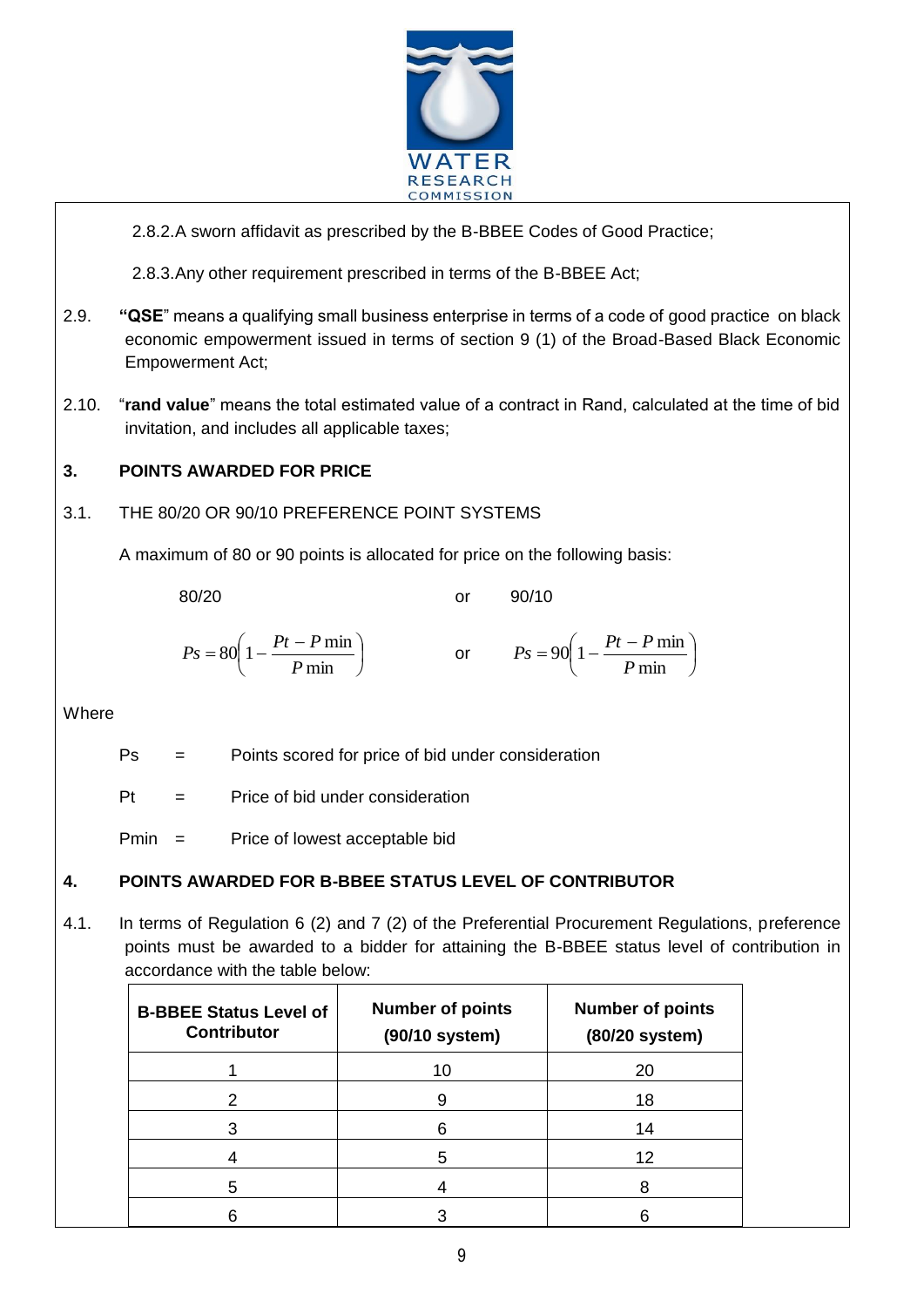

|      |                                                                                                                                                                                                   | COMMISSION                                                                       |                |  |  |
|------|---------------------------------------------------------------------------------------------------------------------------------------------------------------------------------------------------|----------------------------------------------------------------------------------|----------------|--|--|
|      | 7                                                                                                                                                                                                 | $\overline{2}$                                                                   | 4              |  |  |
|      | 8                                                                                                                                                                                                 | 1                                                                                | $\overline{2}$ |  |  |
|      | Non-compliant<br>contributor                                                                                                                                                                      | $\mathbf 0$                                                                      | 0              |  |  |
|      |                                                                                                                                                                                                   |                                                                                  |                |  |  |
| 5.   | <b>BID DECLARATION</b>                                                                                                                                                                            |                                                                                  |                |  |  |
| 5.1. | Bidders who claim points in respect of B-BBEE Status Level of Contribution must complete the<br>following:                                                                                        |                                                                                  |                |  |  |
| 6.   | <b>B-BBEE STATUS LEVEL OF CONTRIBUTOR CLAIMED IN TERMS OF PARAGRAPHS 1.4</b>                                                                                                                      |                                                                                  |                |  |  |
|      | <b>AND 4.1</b>                                                                                                                                                                                    |                                                                                  |                |  |  |
| 6.1. | B-BBEE Status Level of Contributor: = (maximum of 10 or 20 points)                                                                                                                                |                                                                                  |                |  |  |
|      | (Points claimed in respect of paragraph 7.1 must be in accordance with the table reflected in<br>paragraph 4.1 and must be substantiated by relevant proof of B-BBEE status level of contributor. |                                                                                  |                |  |  |
| 7.   | <b>SUB-CONTRACTING</b>                                                                                                                                                                            |                                                                                  |                |  |  |
| 7.1. | Will any portion of the contract be sub-contracted?                                                                                                                                               |                                                                                  |                |  |  |
|      | (Tick applicable box)                                                                                                                                                                             |                                                                                  |                |  |  |
|      |                                                                                                                                                                                                   |                                                                                  |                |  |  |
|      | <b>YES</b><br><b>NO</b>                                                                                                                                                                           |                                                                                  |                |  |  |
|      | 7.1.1. If yes, indicate:                                                                                                                                                                          |                                                                                  |                |  |  |
|      | 7.1.1.1.<br>What percentage of the contract will be                                                                                                                                               |                                                                                  |                |  |  |
|      | %<br>subcontracted                                                                                                                                                                                |                                                                                  |                |  |  |
|      | 7.1.1.2.<br>The name of the sub-                                                                                                                                                                  |                                                                                  |                |  |  |
|      | 7.1.1.3.<br>The B-BBEE status level of the sub-                                                                                                                                                   |                                                                                  |                |  |  |
|      | 7.1.1.4.                                                                                                                                                                                          | Whether the sub-contractor is an EME or QSE                                      |                |  |  |
|      | (Tick applicable box)                                                                                                                                                                             |                                                                                  |                |  |  |
|      | <b>YES</b><br><b>NO</b>                                                                                                                                                                           |                                                                                  |                |  |  |
|      | 7.1.1.5.                                                                                                                                                                                          | Specify, by ticking the appropriate box, if subcontracting with an enterprise in |                |  |  |

terms of Preferential Procurement Regulations, 2017: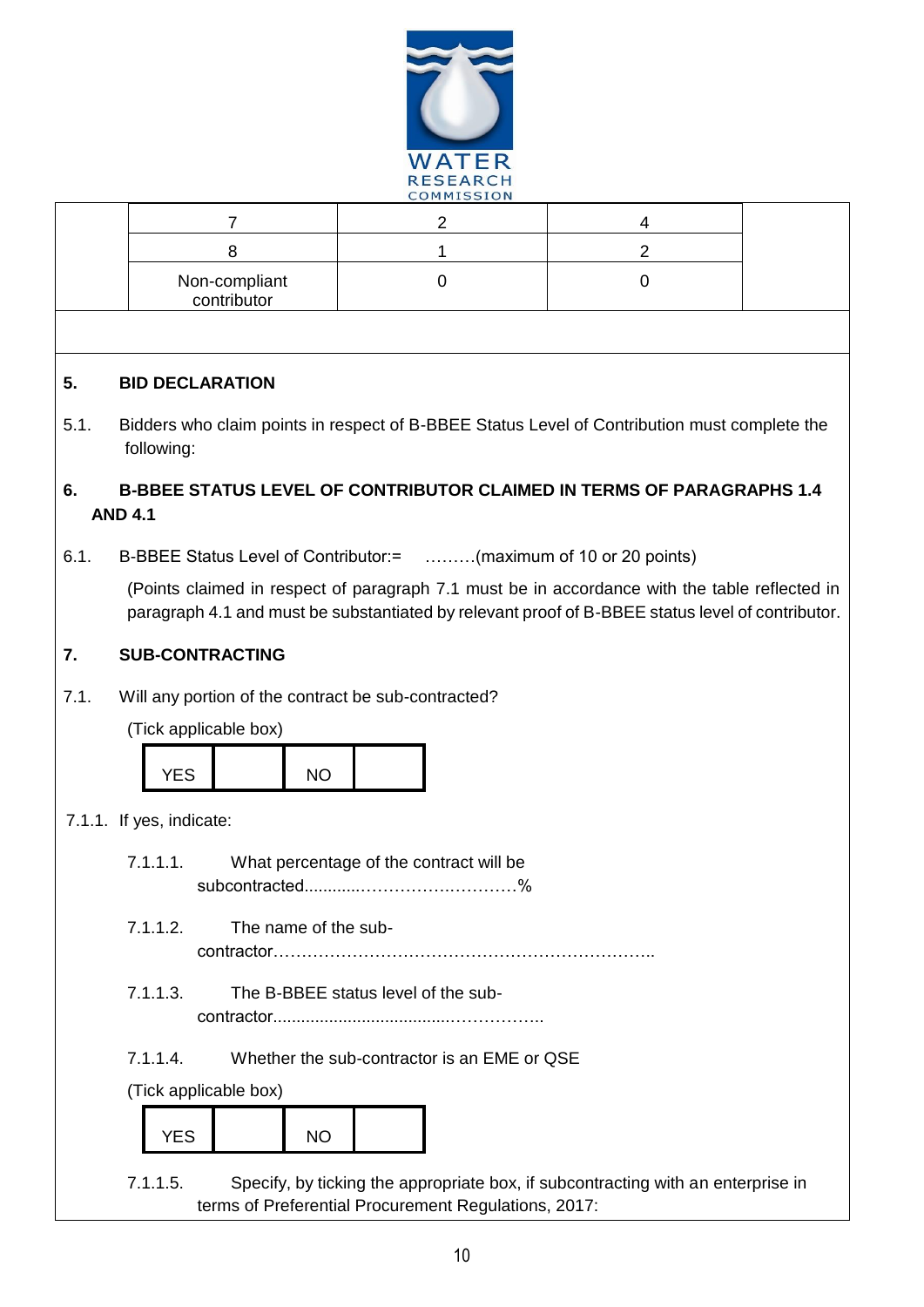

|      | COMMISSION                                                          |                         |                 |  |
|------|---------------------------------------------------------------------|-------------------------|-----------------|--|
|      | Designated Group: An EME or QSE which is at last 51% owned          | <b>EME</b><br>$\sqrt{}$ | <b>QSE</b><br>V |  |
|      | by:<br><b>Black people</b>                                          |                         |                 |  |
|      | Black people who are youth                                          |                         |                 |  |
|      | Black people who are women<br><b>Black people with disabilities</b> |                         |                 |  |
|      | Black people living in rural or underdeveloped areas or             |                         |                 |  |
|      | townships<br>Cooperative owned by black people                      |                         |                 |  |
|      | Black people who are military veterans                              |                         |                 |  |
|      | <b>OR</b>                                                           |                         |                 |  |
|      | <b>Any EME</b><br>Any QSE                                           |                         |                 |  |
| 8.   | <b>DECLARATION WITH REGARD TO COMPANY/FIRM</b>                      |                         |                 |  |
| 8.1. |                                                                     |                         |                 |  |
| 8.2. |                                                                     |                         |                 |  |
| 8.3. |                                                                     |                         |                 |  |
| 8.4. | <b>TYPE OF COMPANY/ FIRM</b>                                        |                         |                 |  |
|      | Partnership/Joint Venture / Consortium<br>П                         |                         |                 |  |
|      | One person business/sole propriety<br>$\mathbf{L}$                  |                         |                 |  |
|      | Close corporation<br>П                                              |                         |                 |  |
|      | Company<br>$\perp$                                                  |                         |                 |  |
|      | (Pty) Limited<br>П                                                  |                         |                 |  |
|      | <b>[TICK APPLICABLE BOX]</b>                                        |                         |                 |  |
| 8.5. | DESCRIBE PRINCIPAL BUSINESS ACTIVITIES                              |                         |                 |  |
|      |                                                                     |                         |                 |  |
|      |                                                                     |                         |                 |  |
|      |                                                                     |                         |                 |  |
| 8.6. | <b>COMPANY CLASSIFICATION</b>                                       |                         |                 |  |
|      | Manufacturer<br>$\perp$                                             |                         |                 |  |
|      | Supplier<br>$\Box$                                                  |                         |                 |  |
|      | Professional service provider<br>$\perp$                            |                         |                 |  |
|      | Other service providers, e.g. transporter, etc.<br>П                |                         |                 |  |
|      | [TICK APPLICABLE BOX]                                               |                         |                 |  |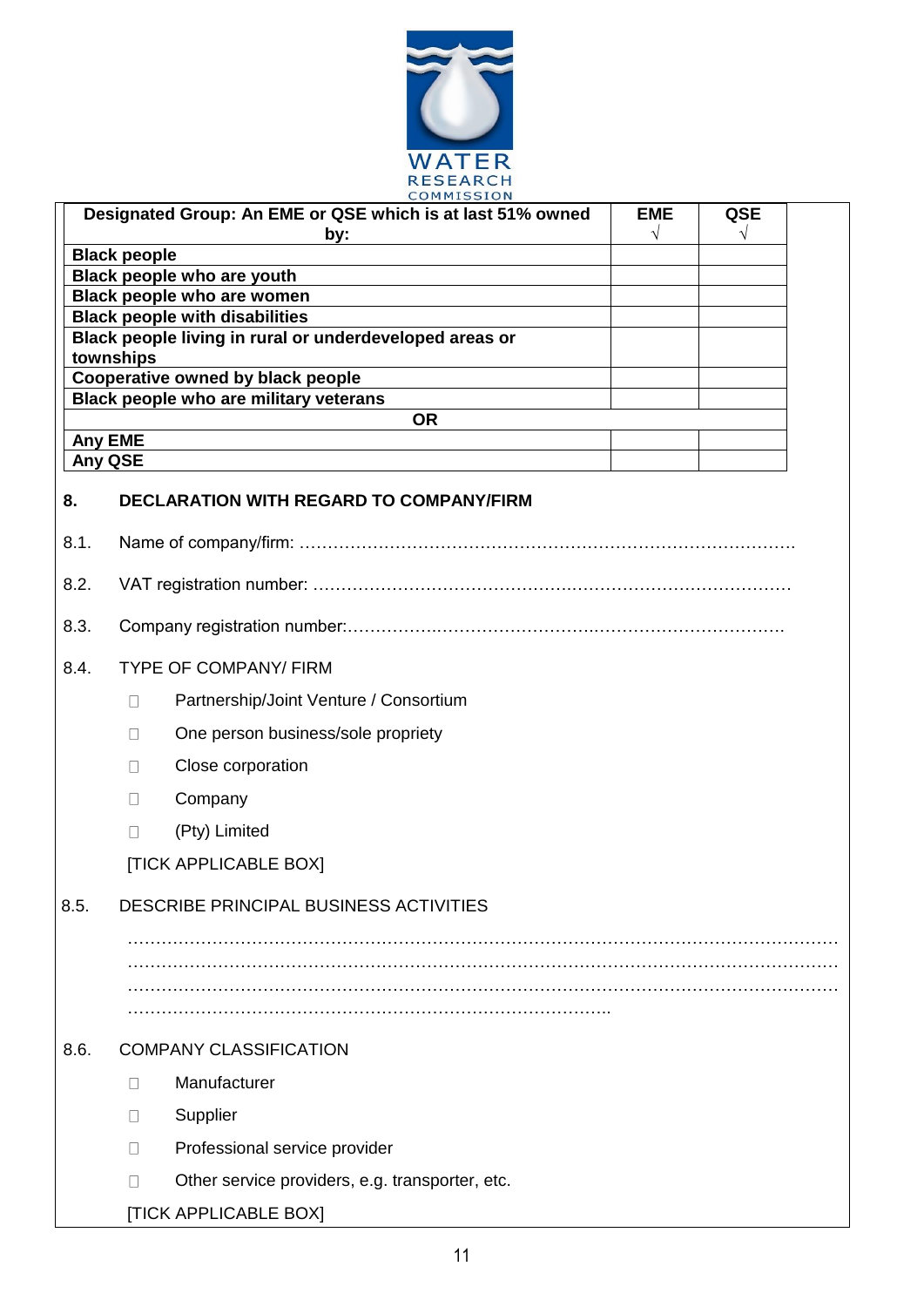

 $\overline{a}$ 

- 8.7. Total number of years the company/firm has been in business: ……………………………
- 8.8. I/we, the undersigned, who is / are duly authorised to do so on behalf of the company/firm, certify that the points claimed, based on the B-BBEE status level of contributor indicated in paragraphs 1.4 and 6.1 of the foregoing certificate, qualifies the company/ firm for the preference(s) shown and I / we acknowledge that:
	- 8.8.1. The information furnished is true and correct;
	- 8.8.2. The preference points claimed are in accordance with the General Conditions as indicated in paragraph 1 of this form;
	- 8.8.3. In the event of a contract being awarded as a result of points claimed as shown in paragraphs 1.4 and 6.1, the contractor may be required to furnish documentary proof to the satisfaction of the purchaser that the claims are correct;
	- 8.8.4. If the B-BBEE status level of contributor has been claimed or obtained on a fraudulent basis or any of the conditions of contract have not been fulfilled, the purchaser may, in addition to any other remedy it may have –
	- 8.8.4.1. disqualify the person from the bidding process;
	- 8.8.4.2. recover costs, losses or damages it has incurred or suffered as a result of that person's conduct;
	- 8.8.4.3. cancel the contract and claim any damages which it has suffered as a result of having to make less favourable arrangements due to such cancellation;
	- 8.8.4.4. recommend that the bidder or contractor, its shareholders and directors, or only the shareholders and directors who acted on a fraudulent basis, be restricted by the National Treasury from obtaining business from any organ of state for a period not exceeding 10 years, after the Audi alteram partem (hear the other side) rule has been applied; and
	- 8.8.4.5. Forward the matter for criminal prosecution.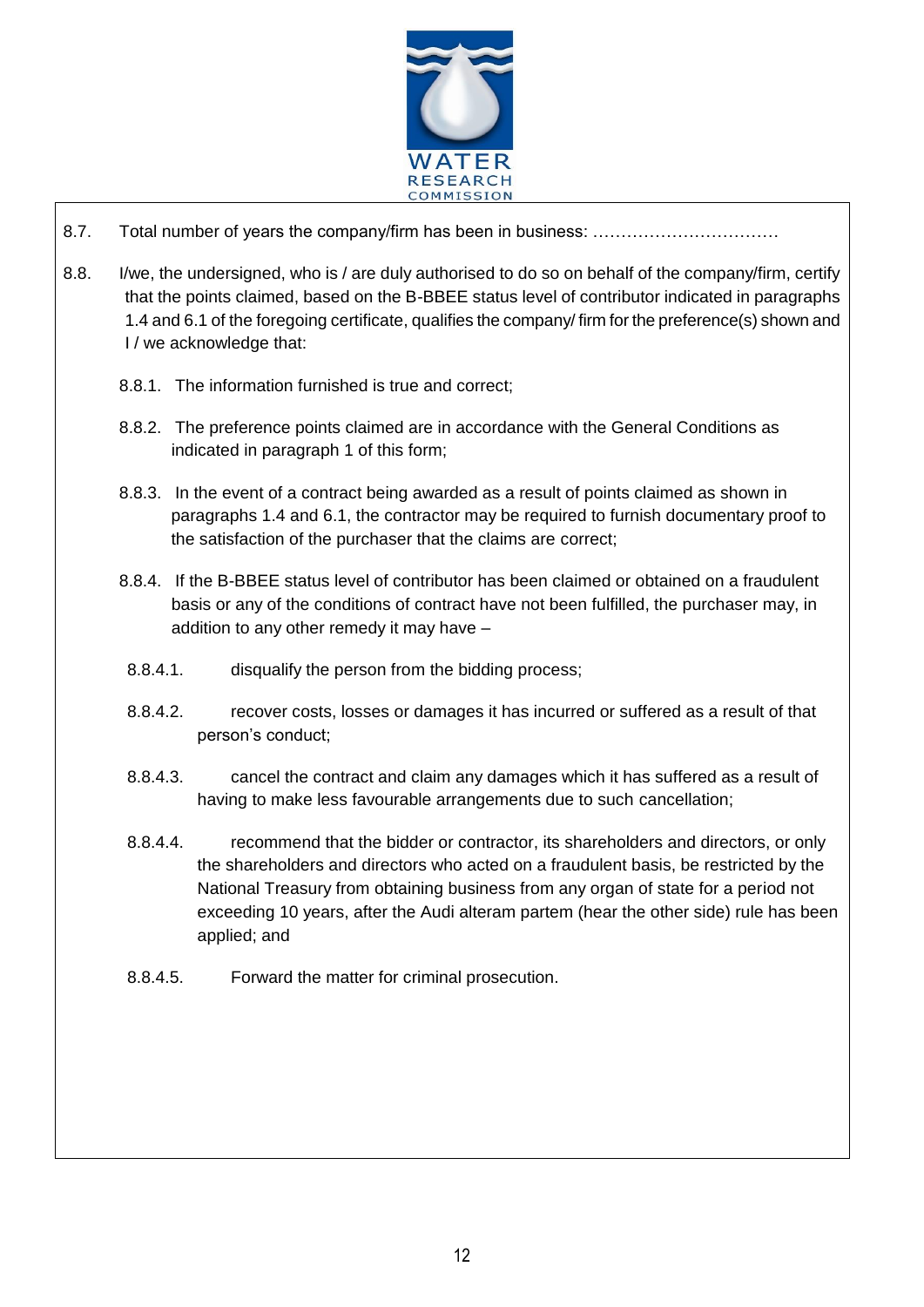

#### $\overline{a}$ SBD 8 - DECLARATION OF BIDDER'S PAST SCM PRACTICES

| Is the Bidder or any of its directors listed on the National Treasury's Database of<br>Restricted Suppliers as companies or persons prohibited from doing business with<br>the public sector? If Yes, furnish particulars as an attached schedule: | YES / NO |
|----------------------------------------------------------------------------------------------------------------------------------------------------------------------------------------------------------------------------------------------------|----------|
| Is the Bidder or any of its directors listed on the Register for Tender Defaulters in<br>terms of Section 29 of the Prevention and Combating of Corrupt Activities Act (No<br>12 of 2004)? If Yes, furnish particulars as an attached schedule:    | YES / NO |
| Was the Bidder or any of its directors convicted by a court of law (including a court<br>outside of the Republic of South Africa) for fraud or corruption during the past five<br>years? If Yes, furnish particulars as an attached schedule:      | YES / NO |
| Was any contract between the Bidder and any Government entity terminated during<br>the past five years because of failure to perform on or comply with the contract? If<br>Yes, furnish particulars as an attached schedule:                       | YES / NO |

The Database of Restricted Suppliers and Register for Tender Defaulters resides on the National Treasury's website (www.treasury.gov.za) and can be accessed by clicking on its link at the bottom of the home page.

# SBD 9: CERTIFICATE OF INDEPENDENT BID DETERMINATION

I, the undersigned, in submitting this Bid in response to the invitation for the Bid made by the National Research Foundation, do hereby make the following statements that I certify to be true and complete in every respect:

I have read and I understand the contents of this Certificate;

I understand that the Bid will be disqualified if this Certificate is found not to be true and complete in every respect;

I am authorised by the Bidder to sign this Certificate, and to submit the Bid, on behalf of the Bidder;

Each person whose signature appears on the Bid has been authorised by the Bidder to determine the terms of, and to sign, the Bid on behalf of the Bidder;

For the purposes of this Certificate and the accompanying Bid, I understand that the word "competitor" shall include any individual or organisation, other than the Bidder, whether or not affiliated with the Bidder, who:

- a) Has been requested to submit a Bid in response to this Bid invitation;
- b) Could potentially submit a Bid in response to this Bid invitation, based on their qualifications, abilities or experience; and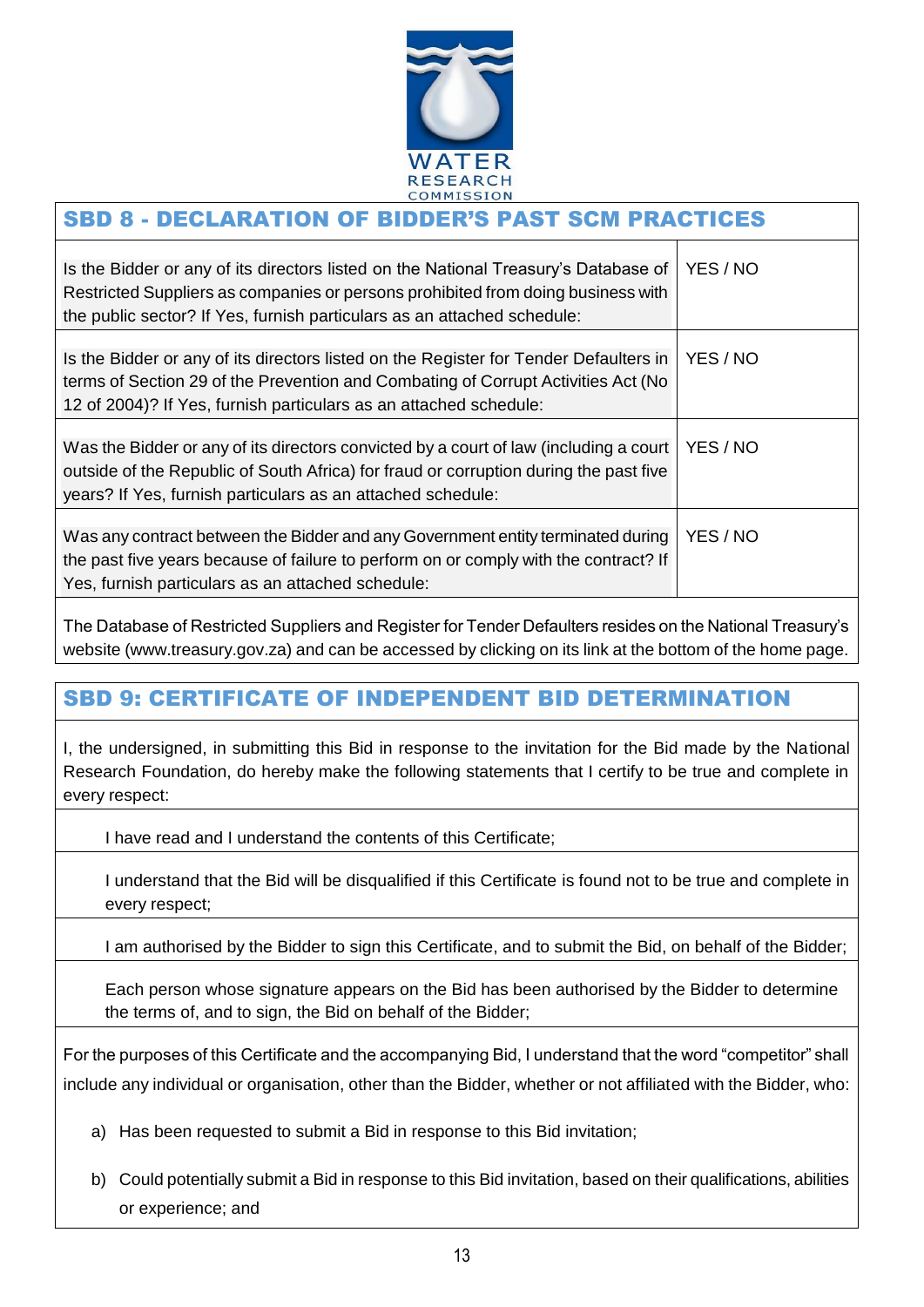

c) Provides the same goods and services as the Bidder and/or is in the same line of business as the Bidder

 $\overline{a}$ 

The Bidder has arrived at the accompanying Bid independently from, and without consultation, communication, agreement, or arrangement with any competitor. However, communication between partners in a joint venture or consortium (meaning an association of persons for combining their expertise, property, capital, efforts, skill, and knowledge in an activity for the execution of the bid) will not be construed as collusive bidding.

In particular, without limiting the generality of paragraphs above, there has been no consultation, communication, agreement or arrangement with any competitor regarding:

- a) Prices;
- b) Geographical area where product or service will be rendered (market allocation);
- c) Methods, factors or formulas used to calculate prices;
- d) The intention or decision to submit or not to submit, a Bid;
- e) The submission of a Bid which does not meet the specifications and conditions of the Bid; or
- f) Bidding with the intention not to win the Bid.

In addition, there have been no consultations, communications, agreements, or arrangements with any competitor regarding the quality, quantity, specifications and conditions or delivery particulars of the products or services to which this Bid invitation relates.

The terms of this Bid have not been, and will not be, disclosed by the Bidder, directly or indirectly, to any competitor, prior to the date and time of the official Bid opening or of the awarding the bid or to the signing of the contract.

I am aware that, in addition and without prejudice to any other remedy provided to combat any restrictive practices related to Bids and contracts, Bids that are suspicious will be reported to the Competition Commission for investigation and possible imposition of administrative penalties in terms of Section 59 of the Competition Act No 89 of 1998 and or may be reported to the National Prosecuting Authority (NPA) for criminal investigation and or may be restricted from conducting business with the public sector for a period not exceeding ten (10) years in terms of the Prevention and Combating of Corrupt Activities Act No 12 of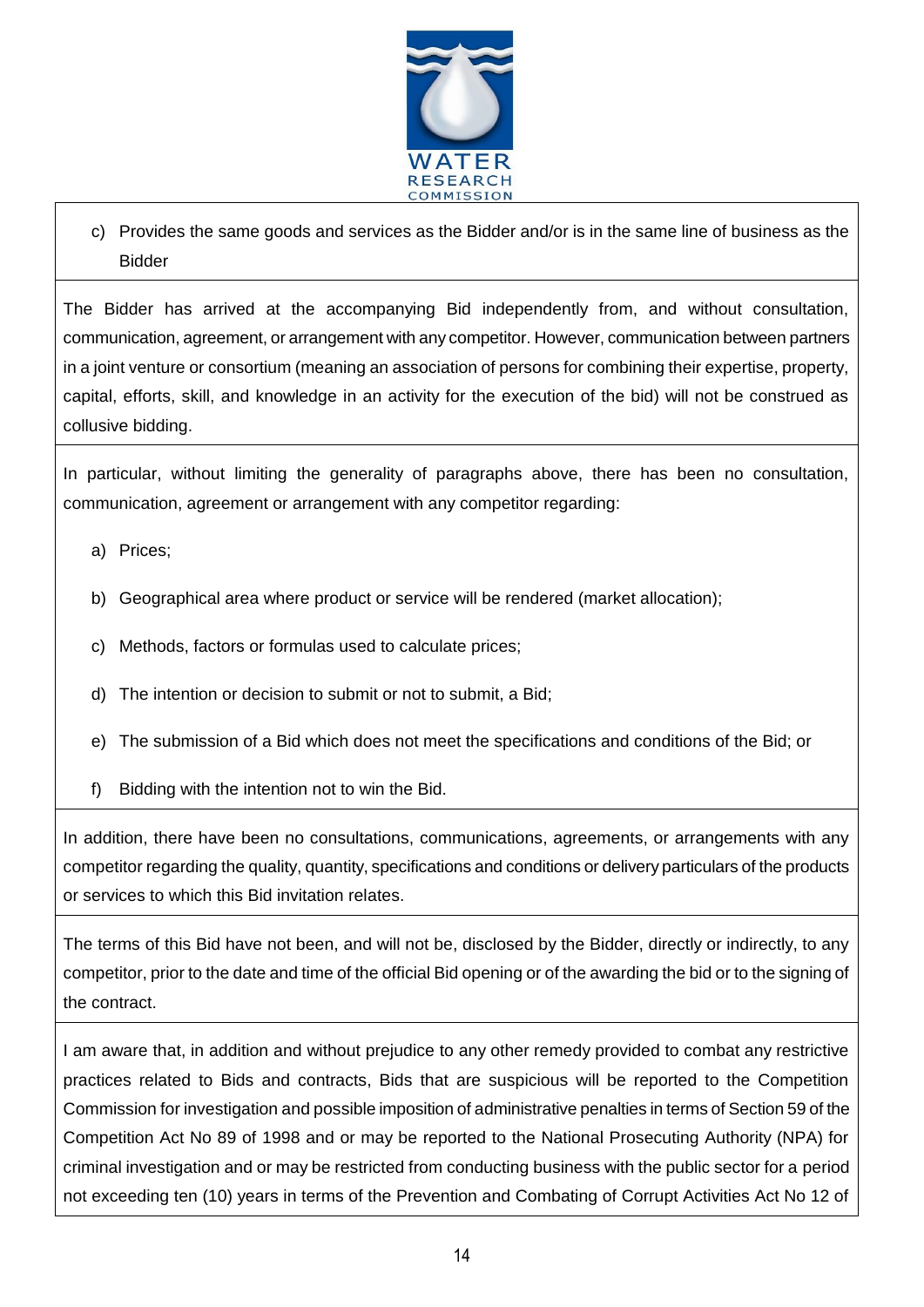

2004 or any other applicable legislation

# COMPANY SIGNATURE CERTIFYING ALL SBD FORMS

 $\overline{a}$ 

We are submitting a bid/quotation for the RFQ/P described under the TOR. The signature below confirms the completed SBD forms as correct and true.

| <b>SBD 3.1</b>                   | YES/NO   |
|----------------------------------|----------|
| SBD <sub>4</sub>                 | YES / NO |
| <b>SBD 6.1</b>                   | YES/NO   |
| SBD <sub>8</sub>                 | YES/NO   |
| SBD <sub>9</sub>                 | YES/NO   |
| Completed by:                    |          |
| Signature:                       |          |
| Company Name:                    |          |
| <b>Contact Telephone Number:</b> |          |
| Date:                            |          |
|                                  |          |
| Company Stamp:                   |          |
|                                  |          |
|                                  |          |
|                                  |          |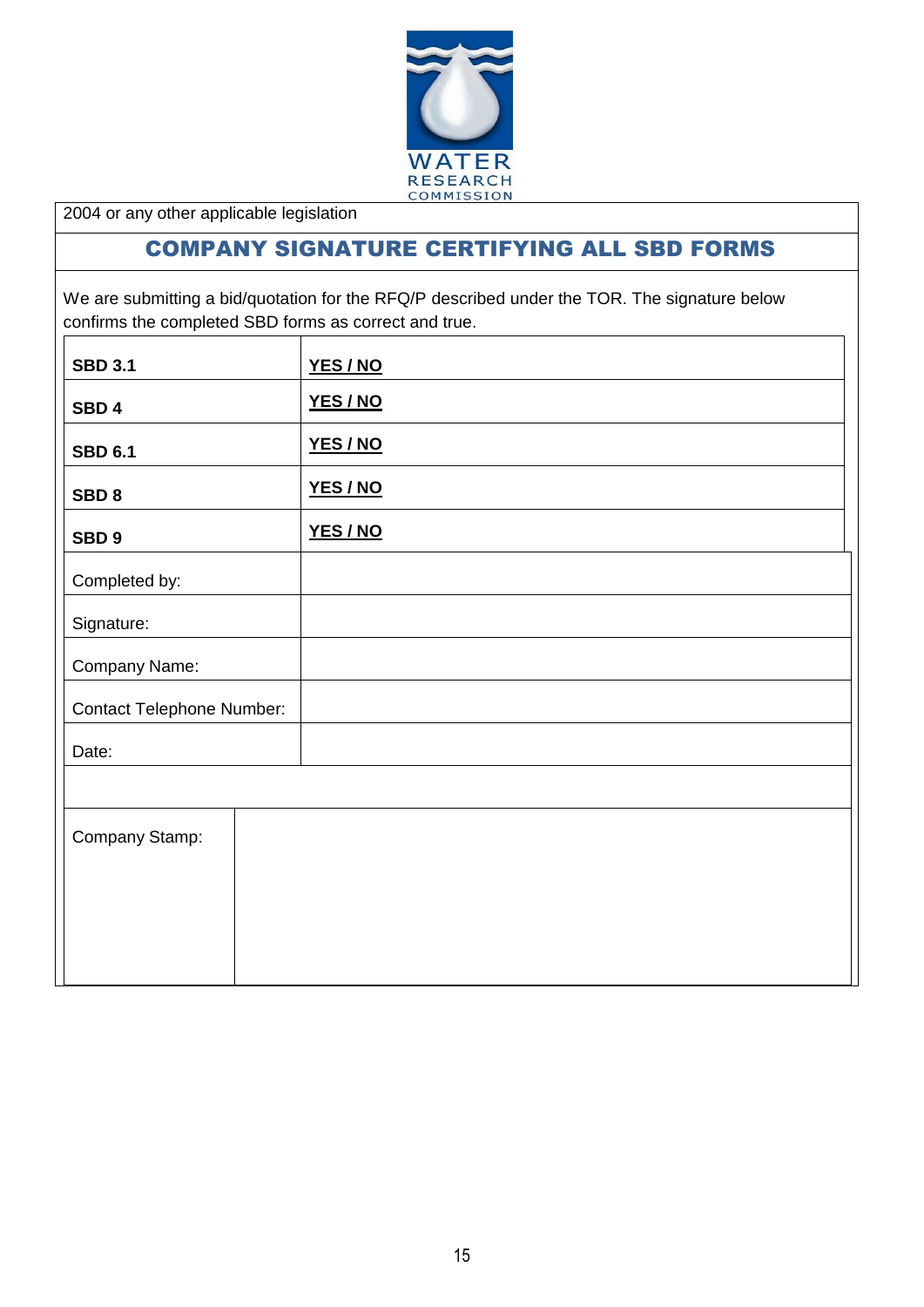

# **TERMS OF REFERENCE / SCOPE OF WORK / SPECIFICATION (included under part D below)**

The WRC requires a services of a hosting provider to migrate and co-manage the current virtual cloud **Environment** 

## **Background**

There are currently 9 virtual machines hosted at the current hosting provider. These workloads need to be Migrated and all backup, DR and HA needs to be catered for on the new platform. The platform must cater for both Microsoft and Linux workloads. The solution needs to be a co- managed between vendor and the WRC IT department. Roles and responsibilities need to be clearly defined in proposal.

DR-Disaster Recovery HA-High Availability

#### **Specifications**

The current workloads are detailed below:

| Workload           | <b>Disk</b> | <b>CPU</b>     | Memor          | OS&                 | SQL              | <b>Backup Schedule</b> |
|--------------------|-------------|----------------|----------------|---------------------|------------------|------------------------|
| Function           | <b>Size</b> |                | У              | Version             | Version          |                        |
|                    | (GB)        |                | (GB)           |                     |                  |                        |
|                    |             |                |                |                     |                  |                        |
| Domain             | 40          | $\overline{2}$ | $\overline{4}$ | <b>Microsoft</b>    |                  | Daily incremental,     |
| Controller         |             |                |                | Windows             |                  | weekly full            |
|                    |             |                |                | 2008 R <sub>2</sub> |                  |                        |
| Intranet           | 8           | $\mathbf 1$    | 1              | Ubuntu              |                  | Daily incremental,     |
|                    |             |                |                | Linux               |                  | weekly full            |
|                    |             |                |                |                     |                  |                        |
| <b>WRC Website</b> | 120         | $\overline{4}$ | 6              | <b>Microsoft</b>    |                  | Daily incremental,     |
|                    |             |                |                | <b>Windows</b>      |                  | weekly full            |
|                    |             |                |                | 2008 R <sub>2</sub> |                  |                        |
| Search Engine      | 100         | $\overline{4}$ | 10             | Ubuntu              |                  | Daily incremental,     |
|                    |             |                |                | Linux               |                  | weekly                 |
| <b>FMS</b>         | 550         | 6              | 12             | <b>Ubuntu</b>       |                  | Daily incremental,     |
|                    |             |                |                | Linux               |                  | weekly                 |
| Mine Water         | 80          | $\overline{2}$ | $\overline{4}$ | Microsoft           |                  | Daily incremental,     |
| Atlas              |             |                |                | Windows             |                  | weekly full            |
|                    |             |                |                | 2012 R <sub>2</sub> |                  |                        |
| <b>SQL Server</b>  | 1120        | $\overline{4}$ | 24             | <b>Microsoft</b>    | <b>Microsoft</b> | Daily incremental,     |
|                    |             |                |                | Windows             | SQL              | weekly full            |
|                    |             |                |                | 2008                | Server           |                        |
|                    |             |                |                |                     | 2008             |                        |
|                    |             |                |                |                     |                  |                        |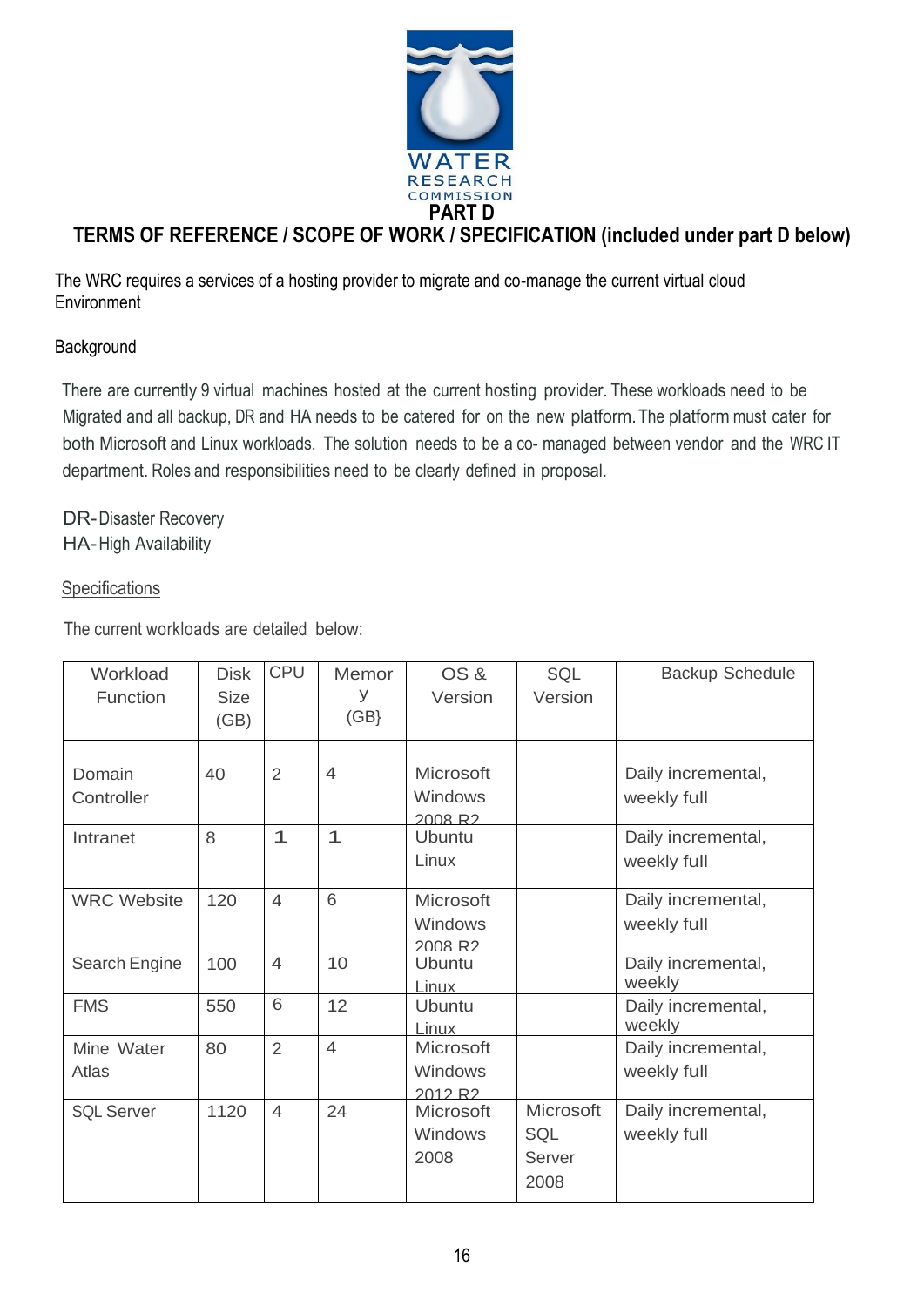

|        | COMMISSION          |     |   |   |                  |  |                    |
|--------|---------------------|-----|---|---|------------------|--|--------------------|
|        | Finance             | 300 | 2 | 4 | <b>Microsoft</b> |  | Daily incremental, |
|        | server(ESS, VIP,    |     |   |   | <b>Windows</b>   |  | weekly full        |
|        | HR)                 |     |   |   | 2008 R2          |  |                    |
|        | <b>Publications</b> | 80  |   |   | <b>Microsoft</b> |  | Daily incremental, |
| server |                     |     |   |   | <b>Windows</b>   |  | weekly full        |
|        |                     |     |   |   | 2003             |  |                    |
|        |                     |     |   |   |                  |  |                    |

#### Scope of Work

- Adequate connectivity needs to be established between the hosting provider sites and the 2 (two) WRC data centers (Head Office in PTA & Teraco). Configurations need to be facilitated with current connectivity provider and utilization of the current 100MB link & interconnect currently in place.
- Setup of firewalling at hosting provider ensuring only authorized traffic is allowed based on mutually agreed rules.
- Installation and setup of remote monitoring tools. Migration of existing workloads to new solution should be seamless (minimal to zero business impact).
- Configuration of Active Directory at hosted platform.
- Setup of local (in-DC) backups for rapid restore functionality. 1x master copy, 7 x daily incremental, 12x monthly, 1x yearly with 5-year retention. Discard of data once the 5-year retention period has been reached needs to be conducted in a manner that meets POPI compliance and any other applicable data regulations relevant to SA, compliant.
- Setup of offsite replicated backup for DR as per above schedule
- Testing of HA and DR functionality and failover (per agreed schedule) including the documentation of the results for both reference and audit purposes.
- Testing restores of complete VM as well as file level restores
- Setup, configuration and testing of Identity synchronization software.
- Setup of internet connectivity breakout via hosting site. This must not be a per GB connection, rather a fixed 20MB connection as the minimum.

#### **Functionality**

The solution MUST have the following functionality

- Cater for scalable growth.
- Have built in high availability (HA)
- Built in monitoring and alerting for services as well as infrastructure
- Multiple geographically located Data centres ensuring DR and audit requirements are met
- WRC should have the ability to perform restores. Support should be provided by vendor if required to perform this function
- Ability to transfer data between data centres outside of HA/DR availability
- Should the primary WRC office be unavailable, a DR solution that allows a verified end user to access the servers from their independent locations.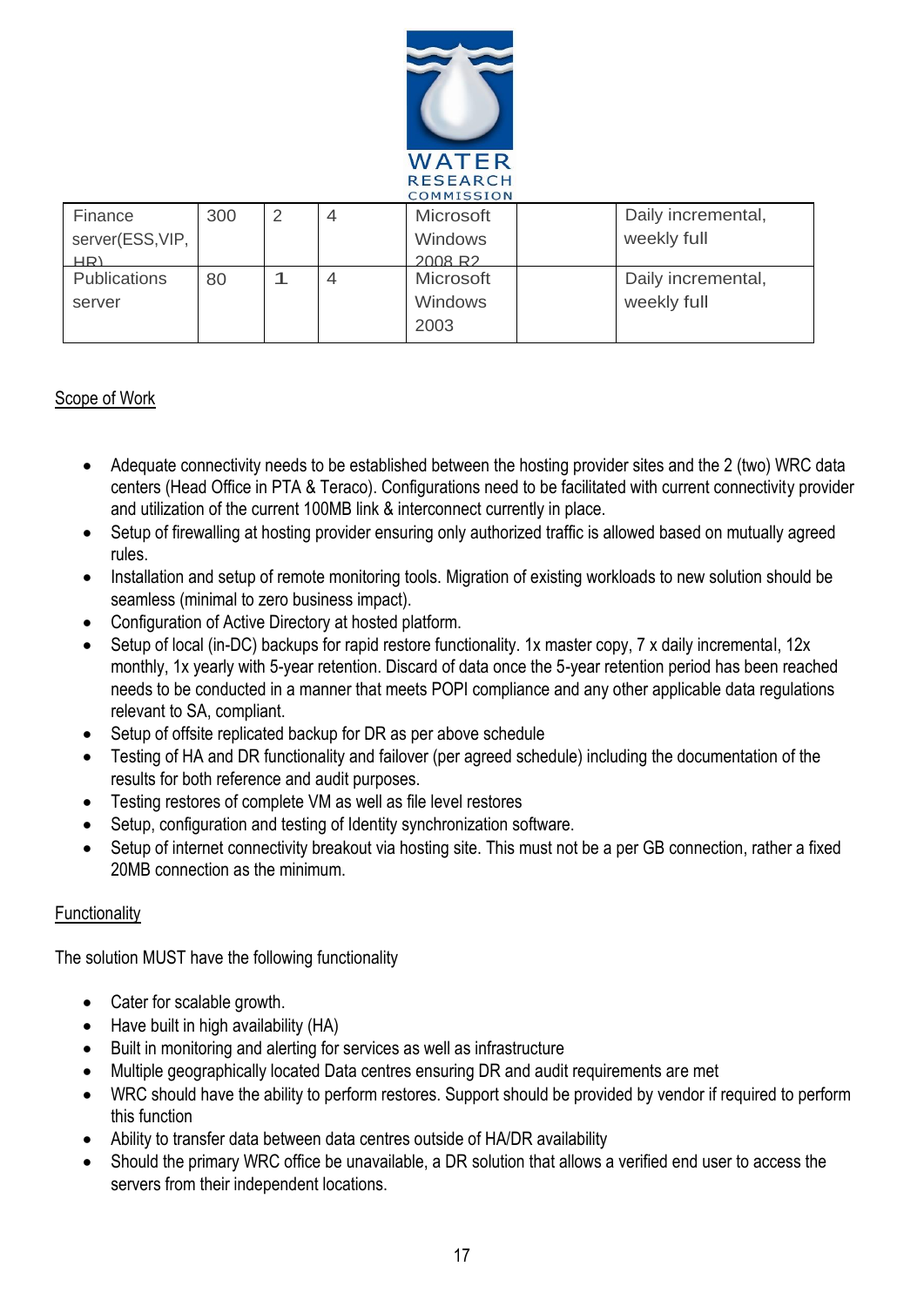

## Services

The following MUST be carried out by the supplier

- 2 x annual HA full VDR failover testing for the duration of the contract with associated evidence for auditing purposes
- Completed and maintained documentation of solution I architecture.

## Service Level Agreement

- The solution must be covered by a 24x7x365 Service Level Agreement with clearly defined escalation paths, inclusive of all relevant, up-to-date contact information.
- Roles and responsibilities must be clearly defined.
- WRC reserves the right to cancel this contract by giving the supplier 30-days' written notice, should workloads and associated backups not be required.

## **Monitoring**

- Complete, real-time environment monitoring
- Monitoring of services
- Usage reporting
- Threshold reporting on capacity
- Alerting of outages I service interruption I resource availability I capacity I thresholds
- Downtime monitoring

## **Costing**

Costing should include the following components;

- All Windows licenses
- All required SQL licenses
- All resources costing
- Connectivity
	- Between sites -Interconnect cost
	- Internet breakout (this should **not** be quoted on a per GB transfer)
	- Quote on 20MB breakout option
- All backup software and licenses
- All resources (RAM,HDD,Storage,networking,firewalling)
- Any additional costing as per vendor specification
- Workloads should only be billed for the time they are utilized. Any workloads that are switched off will only be billed for storage and not compute (processor, memory, licensing, etc.)

Costing must be on a resource use basis. Supplier should state if workloads are quoted per month I day etc.

Please note that the WRC reserves the right to accept in full or part of the solution proposed depending on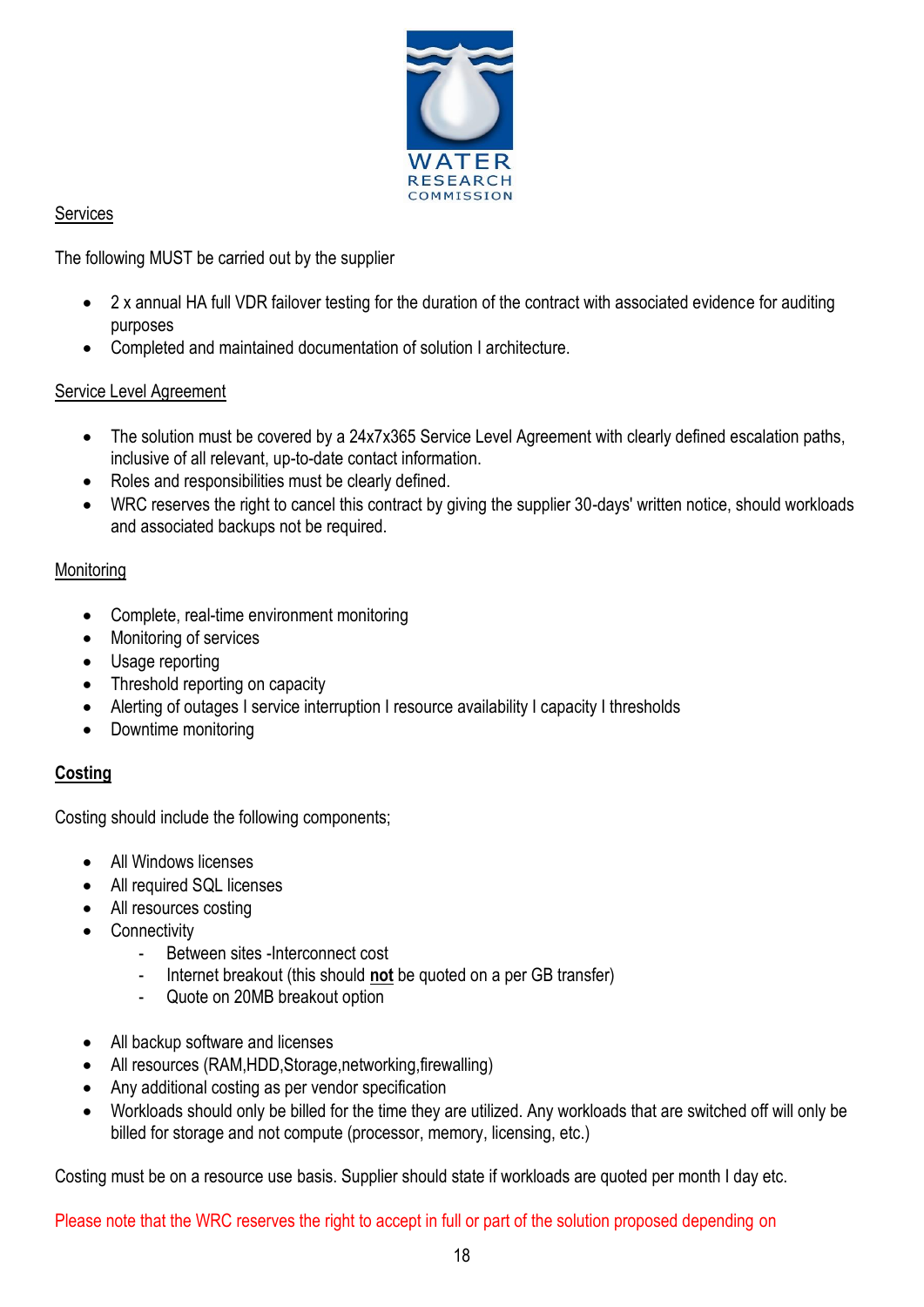

#### business needs and budget availability.

#### Integration

The solution must: -

- Allow for AD synchronisation of user accounts
- Allow communication to any externally hosted application including Dynamics 365 and Microsoft Azure

## Reporting

- Monthly uptime reporting per workload
- SLA reporting
- Billing
- Usage Reporting
- AD hoc user driven reporting
- Changes in environment
- Monthly onsite vendor meetings at WRC offices.

## Support

- Support to be provided as per agreed SLA
- Support per hour (call out and remote) should also be quoted separately outside the SLA agreement.

## **Training**

- End user training must be conducted as part of the installation and must include the following:
- $\triangleright$  System Administrator training for a minimum 3 staff members
- $\triangleright$  Back-up and restore training
- $\triangleright$  Setup and configuration of monitoring and alerts
- $\triangleright$  Call logging process
- $\triangleright$  SLA expectations

All associated training material needs to be provided to the WRC.

## Vendor

- Must have currently certified personnel on proposed product.
- Full, detailed solution must be presented in proposal.
- All hardware must be provided by vendor. No hardware (physical or virtual) will be provided by WRC for this project purpose
- Must be a Microsoft Gold Cloud Partner
- Must have dual, failover connectivity between datacentres
- Overall architectural diagrams should be provided of datacentres
- Provide full support for duration of contract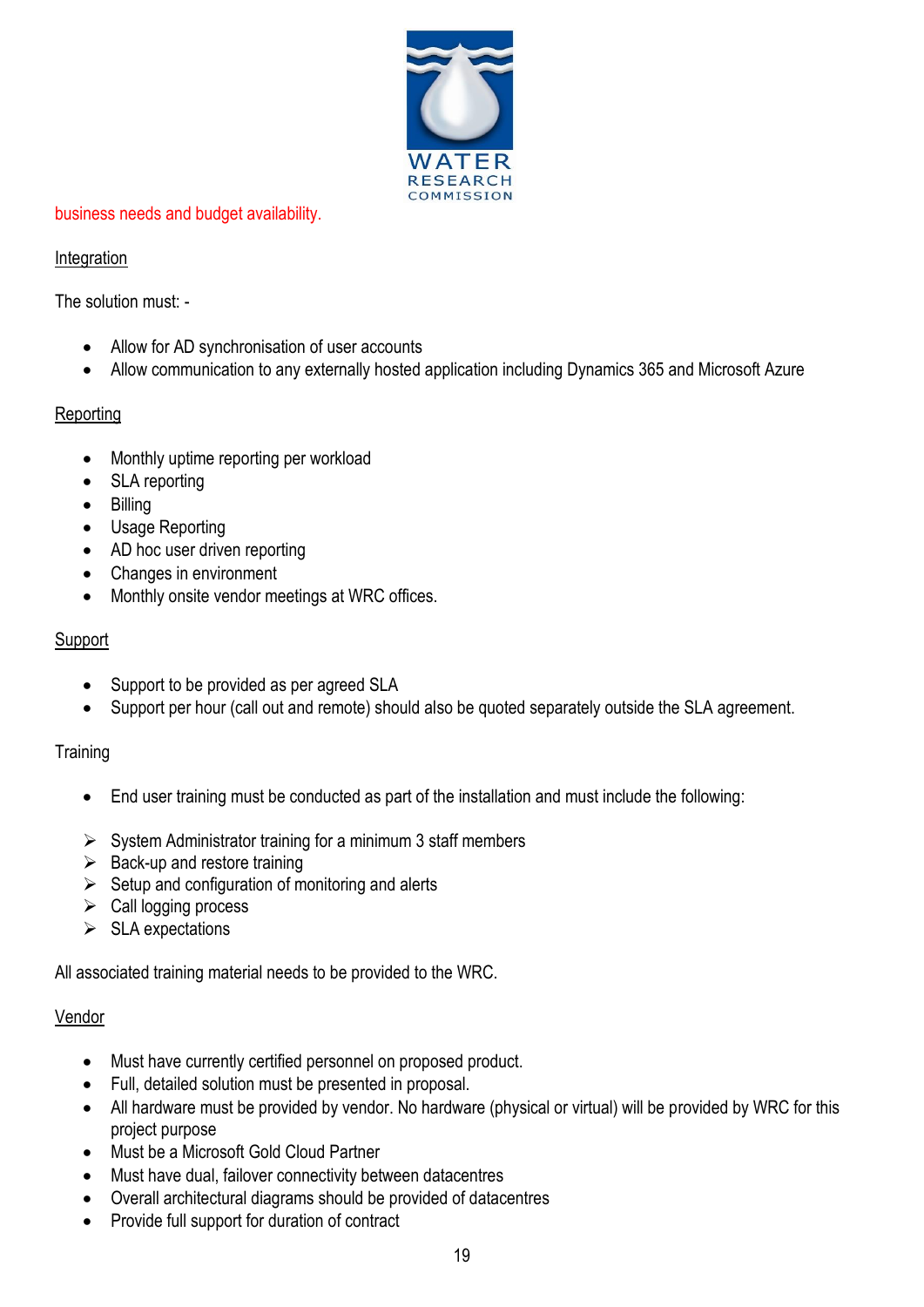

- Provide a minimum of 5 reference sites with contactable references
- All documentation must be provided by vendor on complete architecture as well as end user functionality.

#### **Quotes**

All quotes must be broken down into the following categories

- 1) Virtual Machines (resource allocation)
- 2) Local and offsite backup
- 3) Connectivity into DC (interconnect pricing)
- 4) Connectivity breakout from cloud hosting provider (A 20MBPS connection should be quoted).
- 5) Implementation costs
- 6) ADHOC support cost (per hour) for duration of contract

#### Qualifications And Expertise Required:

- Proven experience in cloud hosting, with valid reference sites
- Firewalling and security expertise and qualifications
- Must be certified by solution provider
- Supplier must be certified in latest applicable security ISO standards.

#### **PREFERENTIAL PROCUREMENT POINTS ALLOCATION**

The Preferential Procurement Regulations points to be allocated to this RFQ is: **80/20**

#### **EVALUATION CRITERIA**

The RFQ will be evaluated in accordance with the PPPFA 80/20 principle against the following Criteria.

**Note:** Functionality scoring will be on the sliding scale as per the below table:

| <b>SCORE</b> | <b>DESCRIPTION</b> |
|--------------|--------------------|
|              | Poor               |
| າ            | Average            |
| 3            | Good               |
| 4            | Very Good          |
| 5            | Excellent          |